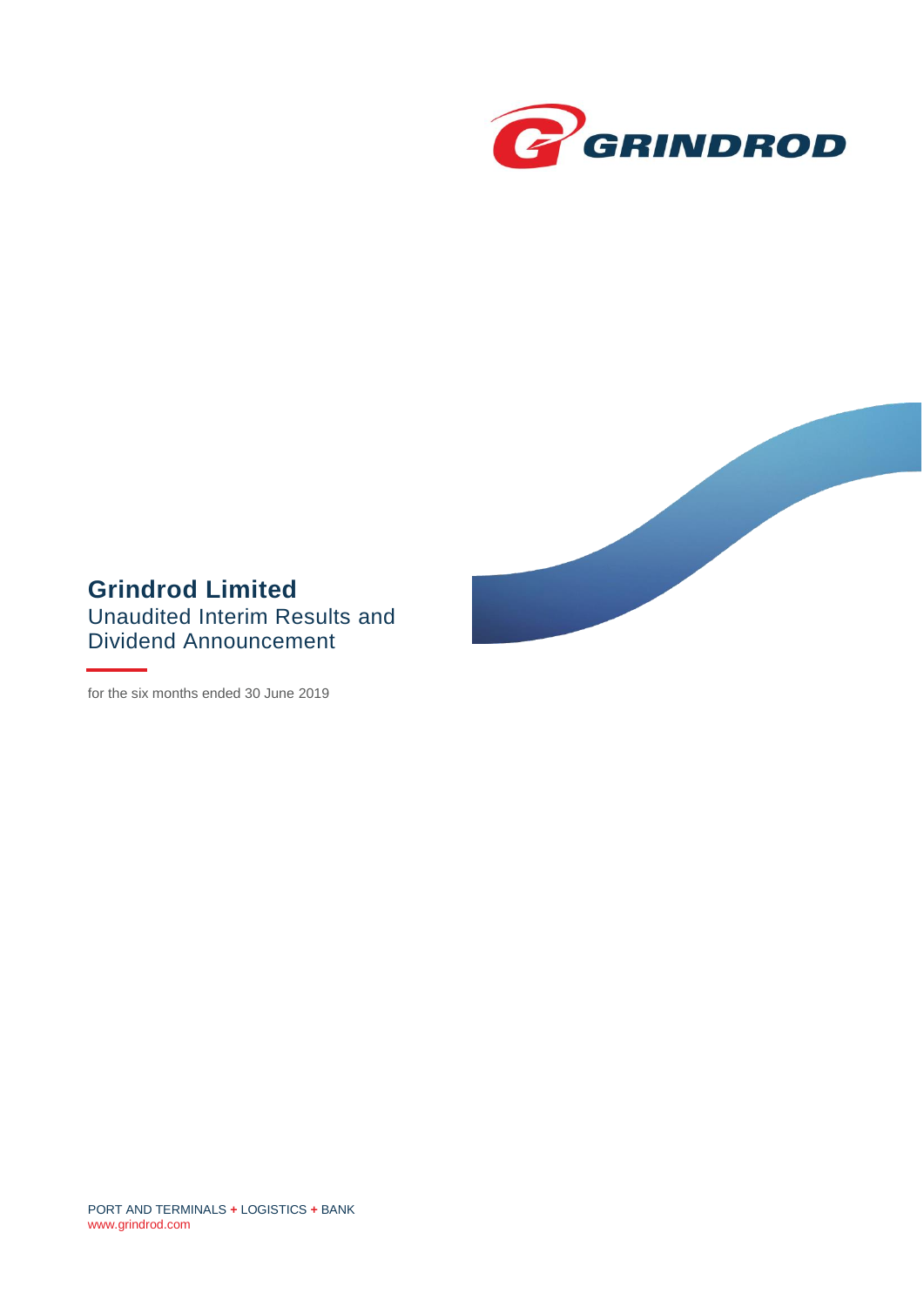# Contents

C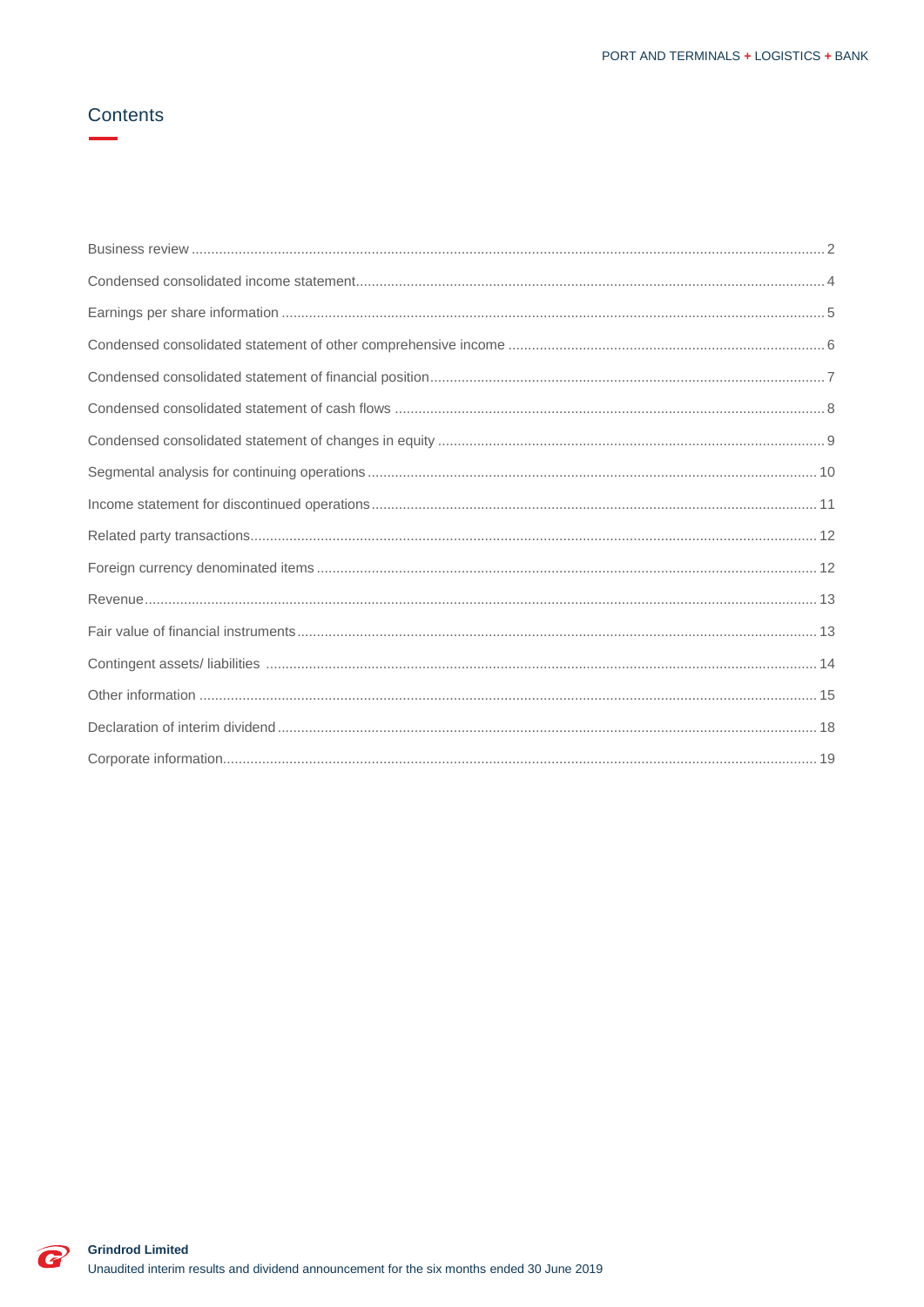### <span id="page-2-0"></span>Business review

With the Freight Services business focus firmly on "trade corridors supported by key infrastructure" the businesses have used the first half to re-establish the basics and focus on the customers' need for efficient and effective freight logistics services. All the businesses have displayed good progress and continue to add scale and diversification to the core business.

The core Bank has been further capitalised following good growth in deposits and advances and is re-establishing the retail business. The private equity businesses have been split out and are now driven as a separate focused business.

The Marine Fuel and Agricultural investments do not form part of the strategic focus and are therefore held for sale.

#### **Continuing operations**

Continuing operations generated earnings of R136.7 million for the first half of 2019 against a loss of R418.2 million in 2018. Headline earnings grew by 118% to R136.7 million compared to R62.6 million in 2018.

#### **Maputo Port and Terminals**

Port and Terminals earnings of R102.3 million were up 66% on 2018.

**Maputo Port** achieved a 9% growth in earnings, as it benefitted from a weaker rand against the US Dollar offsetting a 4% drop in its volume from 9.7 million tonnes in 2018 to 9.3 million tonnes.

The **Matola Terminal** benefitted from a continued buoyant iron ore price driven by global supply concerns. Volumes of 2.3 million tonnes fell marginally short of June 2018 volumes of 2.4 million, a 4% drop, due to weaker coal exports and some logistics challenges.

The **Oiltanking Grindrod Calulo** commenced the construction and development of the Ngqura Liquid Bulk Terminal with bulk earthworks in early 2019. Construction is estimated for completion in quarter four of 2020.

### **Logistics**

The Logistics segment showed improved earnings of R47.3 million recovering from a headline loss of R61.1 million in June 2018.

The **Seafreight** business and its landside operation achieved earnings growth which was underpinned by additional Mozambique voyages and improved volumes in cement, steel and mill shipments despite the impact of cyclone Idai in Beira.

The operational ramp-up in **Nacala contract logistics and container depot** which handles overflow port containers and the graphite business assisted the comparison as there was only a small presence in the previous year.

**Road transportation, containerised cargo and warehousing** businesses continued to be impacted by a highly competitive and declining volume market, and exposure to declining economic growth in South Africa.

**Clearing and Forwarding** recorded healthy earnings growth against 2018 following extensive work on both existing and new contracts. Ships Agency, which is bedding down the merger with Nova Logistics, had a decrease in earnings but expect a better second half as the engineering business earnings starts to come through.

The **Rail leasing** businesses returned to profitability in the current year following significant efforts to exit the nonperforming contract. Twenty-four locomotives were extracted from the Tonkilili mine in Sierra Leone following the closure of the mine. The locomotives arrived in South Africa in July and will be deployed in sub-Saharan Africa on leasing contracts. The locomotives and wagon leasing joint venture, Grindrod Pembani Remgro (GPR), continued to operate well and improved its deployment rate with additional locomotives leased to Zimbabwe on short term contracts.

**Rail Logistics** continues to work well on throughput traffic on the North-South corridor but have been severely impacted on the in-country contract due to the deterioration of the Zimbabwean economy. Key input costs such as fuel and locomotive leases are US dollar based while revenues are settled in Zimbabwean currency. Prior year results include \$15.8 million (pre-tax and at 100% shareholding) received from the government of Zimbabwe in the form of Real Time Gross Settlement ("RTGS") for the provision of fuel transportation services.

#### **Bank**

The **Bank** reported headline earnings of R54.8 million (2018: R73.7 million). Deposits and advances grew seven and five % respectively, compared to the prior period. A further equity investment of R100.0 million was made to ensure the Bank is well capitalised. Significant resources have been redeployed to re-establish the retail business.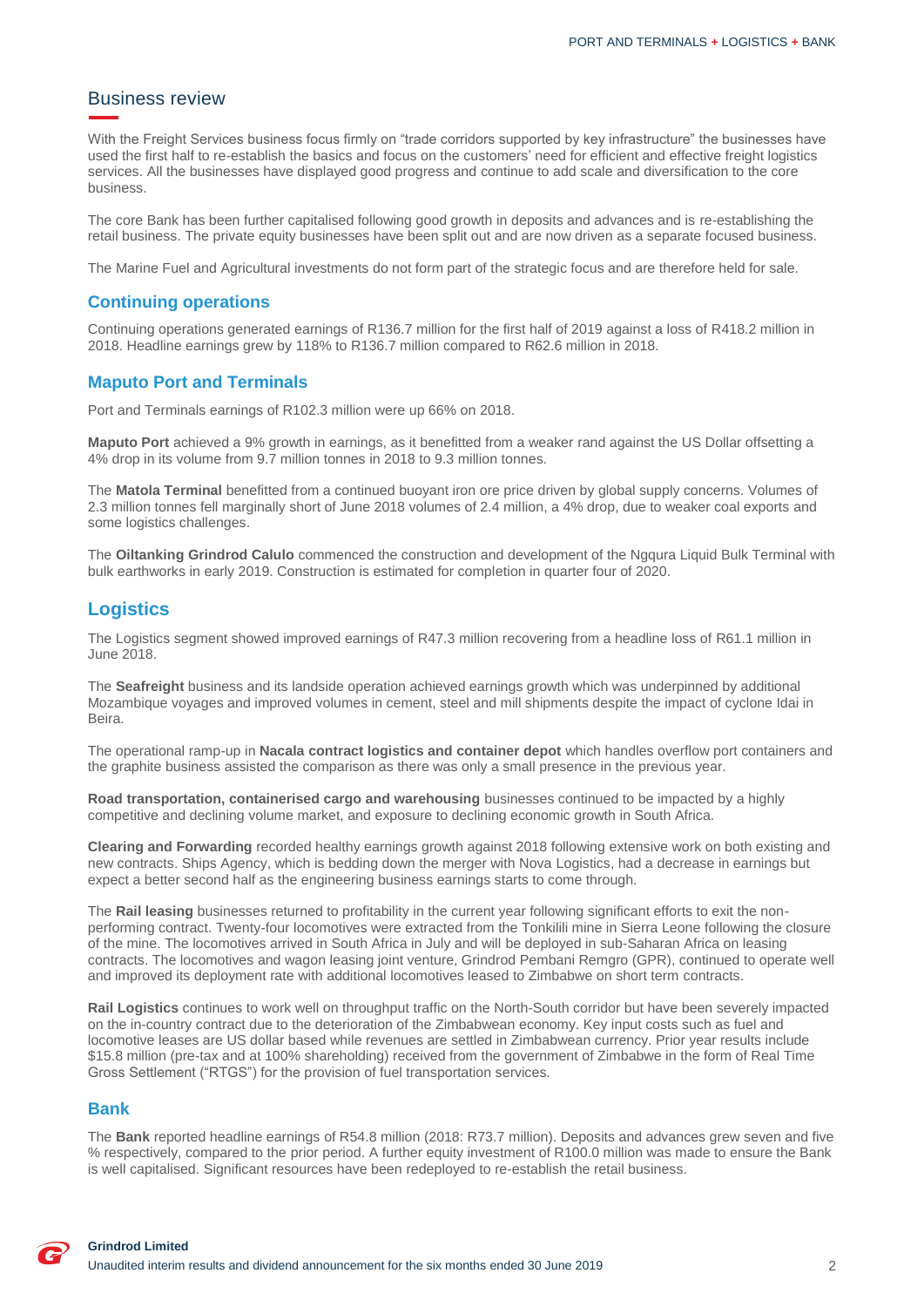### **Group**

Costs relating to group increased in the current year following consolidation of the group's broad-based black economic empowerment (B-BBEE) structure as of December 2018. This consolidation has a positive effect on the earnings per share with an increase in treasury shares. The private equity and property private equity businesses, previously included in the Financial Services segment are now reflected in the group segment as these investments have matured and are now in the process of being realised. With fair valuations of these private equity investments nominal in the first half of the current year, costs exceeded earnings.

#### **Discontinued operations**

The discontinued businesses comprise the **Marine Fuel and Agricultural Investments** businesses (prior year included Shipping results). This segment reported a headline loss of R257.5 million (2018: headline earnings of R286.2 million) due to an impairment in the Marine Fuel UAE business. Several employees have been dismissed and legal proceedings instituted. The business has notified the insurers of a potential claim. The Agricultural investments have returned good results despite the late planting season in South Africa which has resulted in a timing delay in the earnings from storage in comparison to the prior year. As the discontinued businesses are now held for sale an impairment provision has been raised against the investment carrying values to reflect management's estimate of the recoverable value.

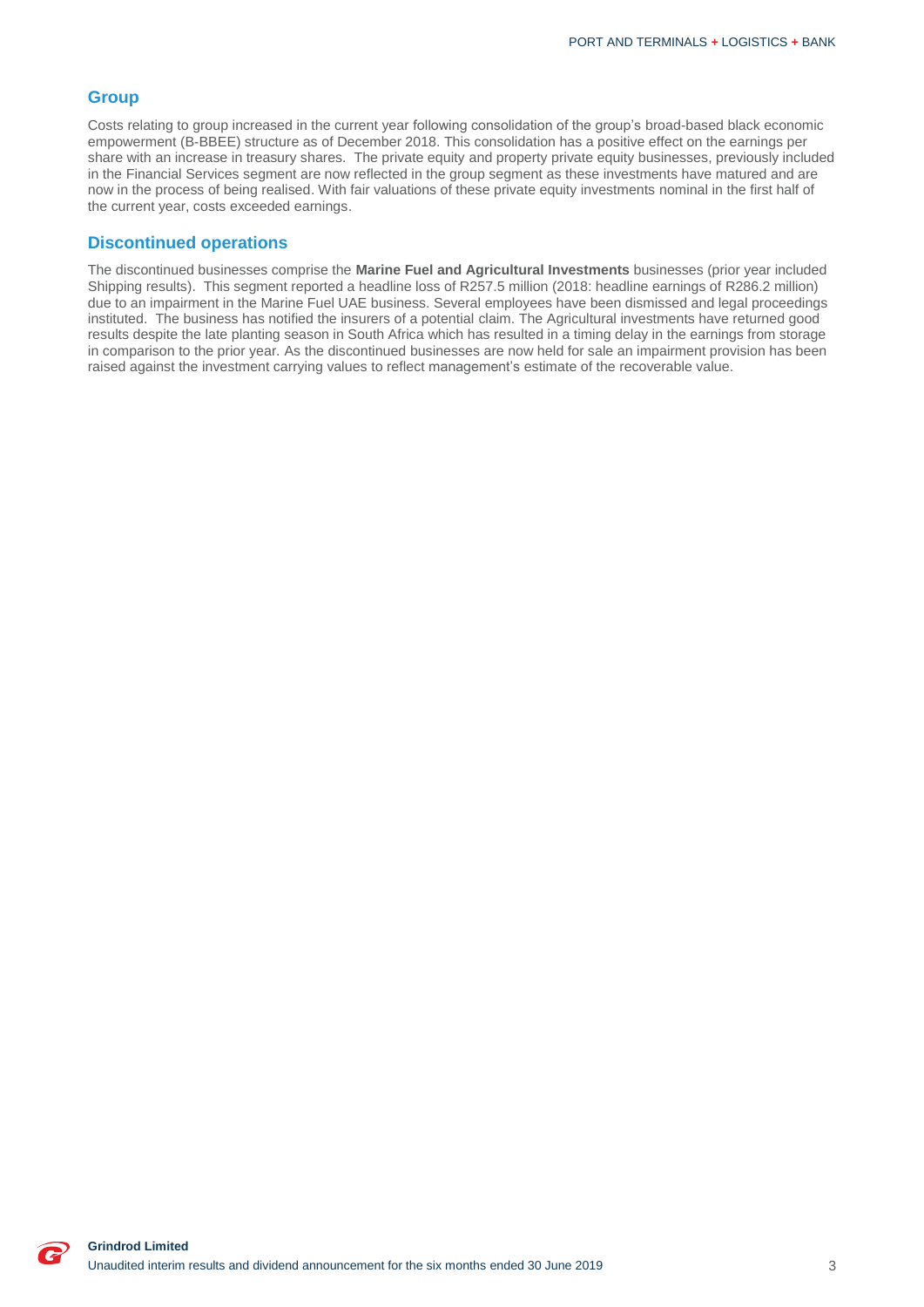# <span id="page-4-0"></span>Condensed consolidated income statement

for the six months ended 30 June 2019

| <b>R000</b><br><b>R000</b><br><b>R000</b><br>Restated*<br>Restated*<br><b>Continuing operations</b><br>1857141<br>1 622 351<br><b>Revenue</b><br>3 492 500<br>Earnings before interest, taxation, depreciation<br>443 292<br>235 784<br>873 035 |
|-------------------------------------------------------------------------------------------------------------------------------------------------------------------------------------------------------------------------------------------------|
|                                                                                                                                                                                                                                                 |
|                                                                                                                                                                                                                                                 |
|                                                                                                                                                                                                                                                 |
| and amortisation                                                                                                                                                                                                                                |
| (237089)<br>Depreciation and amortisation<br>(212 285)<br>(437033)                                                                                                                                                                              |
| 206 203<br>23 4 9 9<br>436 002<br>Operating profit before interest and taxation                                                                                                                                                                 |
| (637)<br>(486090)<br>Non-trading items<br>(484 372)                                                                                                                                                                                             |
| Interest received<br>113 624<br>123 910<br>246 420                                                                                                                                                                                              |
| Interest paid<br>(164 261)<br>(80265)<br>(174877)                                                                                                                                                                                               |
| Profit/ (loss) before share of joint venture and associate<br>154 929<br>(418946)<br>23 173<br>companies' profit                                                                                                                                |
| Share of joint venture companies' profit after taxation<br>79 108<br>143 999<br>203 510                                                                                                                                                         |
| 4 3 6 7<br>3816<br>8 2 6 9<br>Share of associate companies' profit after taxation                                                                                                                                                               |
| 238 404<br>Profit/ (loss) before taxation<br>(271131)<br>234 952                                                                                                                                                                                |
| (65 853)<br><b>Taxation</b><br>(109 850)<br>(180595)                                                                                                                                                                                            |
| 172 551<br>Profit/ (loss) for the period from continuing operations<br>(380981)<br>54 357                                                                                                                                                       |
| <b>Discontinued operations</b>                                                                                                                                                                                                                  |
| (649 306)<br>(Loss)/ profit for the period from discontinued operations<br>2 836 703<br>2 893 165                                                                                                                                               |
| (Loss)/ profit for the period<br>(476 755)<br>2 455 722<br>2 947 522                                                                                                                                                                            |
| Attributable to:                                                                                                                                                                                                                                |
| 2 418 511<br>2 873 457<br>Ordinary shareholders<br>(512 591)                                                                                                                                                                                    |
| 136 715<br>(418192)<br>From continuing operations<br>(19708)                                                                                                                                                                                    |
| 2 836 703<br>2 893 165<br>From discontinued operations<br>(649 306)                                                                                                                                                                             |
| Preference shareholders<br>33 100<br>32 680<br>65 682                                                                                                                                                                                           |
| Owners of the parent<br>(479 491)<br>2 451 191<br>2 939 139                                                                                                                                                                                     |
| Non-controlling interests<br>2 7 3 6<br>4531<br>8 3 8 3                                                                                                                                                                                         |
| 2736<br>From continuing operations<br>4531<br>8 3 8 3                                                                                                                                                                                           |
| (476 755)<br>2 455 722<br>2 947 522                                                                                                                                                                                                             |

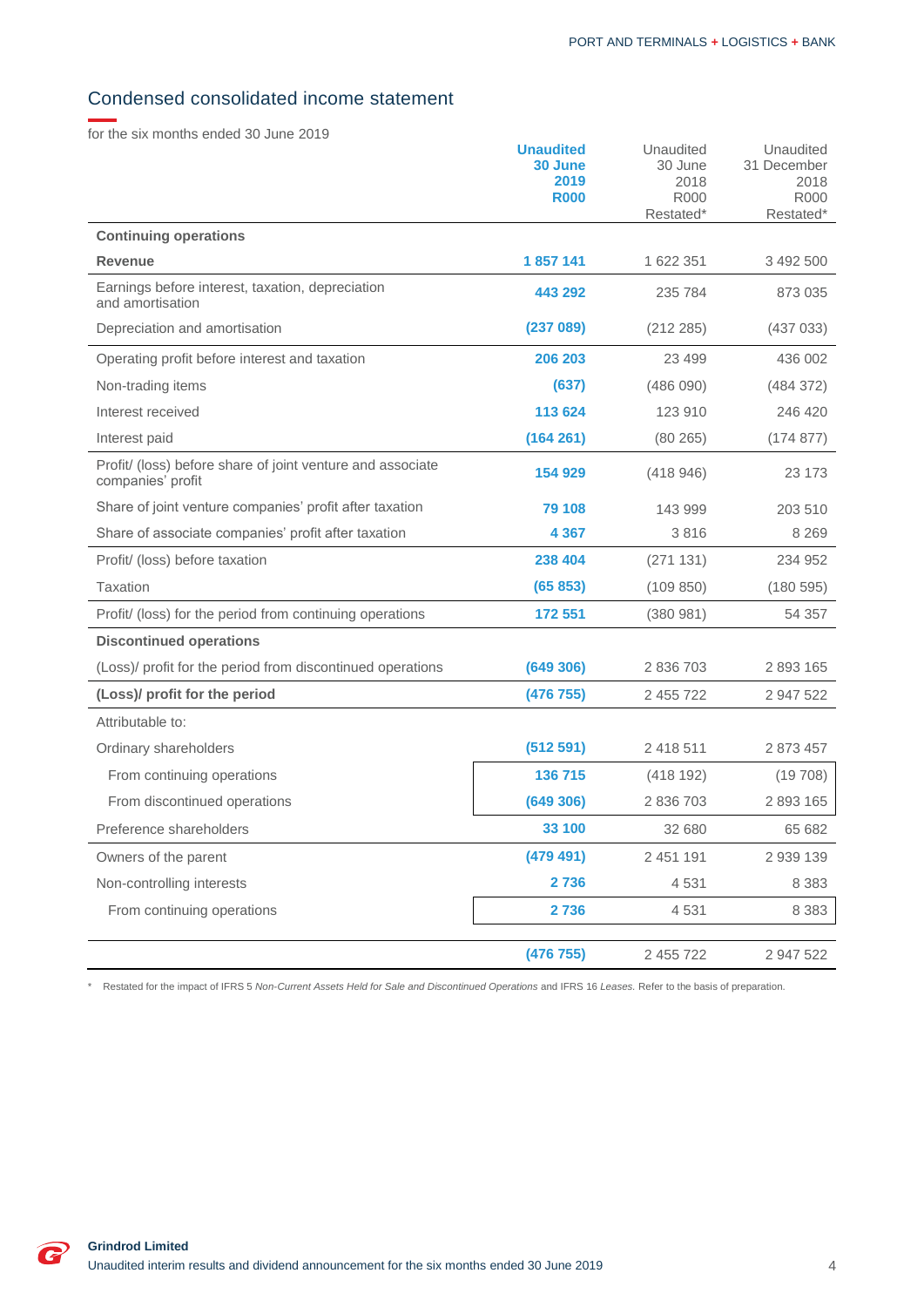# <span id="page-5-0"></span>Earnings per share information

for the six months ended 30 June 2019

|                                                                                      |         | <b>Unaudited</b><br>30 June<br>2019<br><b>R000</b> | Unaudited<br>30 June<br>2018<br>R000<br>Restated* | Unaudited<br>31 December<br>2018<br><b>R000</b><br>Restated* |
|--------------------------------------------------------------------------------------|---------|----------------------------------------------------|---------------------------------------------------|--------------------------------------------------------------|
| Reconciliation of headline earnings from continuing<br>operations                    |         |                                                    |                                                   |                                                              |
| Profit/ (loss) attributable to ordinary shareholders                                 |         | 136 715                                            | (418192)                                          | (19708)                                                      |
| Adjusted for:                                                                        |         | (65)                                               | 480 838                                           | 500 498                                                      |
| Impairment of intangibles, property, terminals, machinery,<br>vehicles and equipment |         | 2694                                               | 546 501                                           | 585 813                                                      |
| Net loss/ (profit) on disposal of investments                                        |         |                                                    | 376                                               | (7900)                                                       |
| Net profit on disposal of property, terminals, machinery,<br>vehicles and equipment  |         | (2056)                                             | (81144)                                           | (75849)                                                      |
| Gain on bargain purchase                                                             |         |                                                    |                                                   | (17357)                                                      |
| Foreign currency translation reserve release                                         |         |                                                    | (173)                                             | (173)                                                        |
| Joint ventures and associates:                                                       |         |                                                    |                                                   |                                                              |
| Net profit on disposal of plant and equipment                                        |         | (69)                                               | (2603)                                            | (2758)                                                       |
| Total taxation effects of adjustments                                                |         | (634)                                              | 17881                                             | 18722                                                        |
|                                                                                      |         |                                                    |                                                   |                                                              |
| Headline earnings from continuing operations                                         |         | 136 650                                            | 62 646                                            | 480 790                                                      |
| <b>Ordinary share performance</b>                                                    |         |                                                    |                                                   |                                                              |
| Number of shares in issue less treasury shares**                                     | (000s)  | 680 414                                            | 753 084                                           | 680 268                                                      |
| Weighted average number of shares (basic)                                            | (000s)  | 680 483                                            | 752 504                                           | 751 877                                                      |
| Diluted weighted average number of shares                                            | (000s)  | 684 707                                            | 758 205                                           | 756 902                                                      |
| Basic earnings/ (loss) per share:                                                    | (cents) |                                                    |                                                   |                                                              |
| From continuing operations                                                           |         | 20.1                                               | (55.6)                                            | (2.6)                                                        |
| From discontinued operations                                                         |         | (95.4)                                             | 377.0                                             | 384.8                                                        |
| Total                                                                                |         | (75.3)                                             | 321.4                                             | 382.2                                                        |
| Diluted earnings/ (loss) per share:                                                  | (cents) |                                                    |                                                   |                                                              |
| From continuing operations                                                           |         | 20.0                                               | (55.2)                                            | (2.6)                                                        |
| From discontinued operations                                                         |         | (95.4)                                             | 374.1                                             | 382.2                                                        |
| Total                                                                                |         | (75.4)                                             | 318.9                                             | 379.6                                                        |
| Headline earnings per share from continuing<br>operations:                           | (cents) |                                                    |                                                   |                                                              |
| <b>Basic</b>                                                                         |         | 20.1                                               | 8.3                                               | 63.9                                                         |
| <b>Diluted</b>                                                                       |         | 20.0                                               | 8.3                                               | 63.5                                                         |
| Dividends per share                                                                  | (cents) | 5.0                                                |                                                   | 14.6                                                         |
| Dividend cover (headline)***                                                         | (times) | 4.0                                                |                                                   | 4.0                                                          |

\* Restated for the impact of IFRS 5 *Non-Current Assets Held for Sale and Discontinued Operations* and IFRS 16 *Leases*. Refer to the basis of preparation.<br>\*\* In the prior year, 8.7 million shares were bought back by the g

\*\*\* In the prior year, dividend cover was based on second-half headline earnings.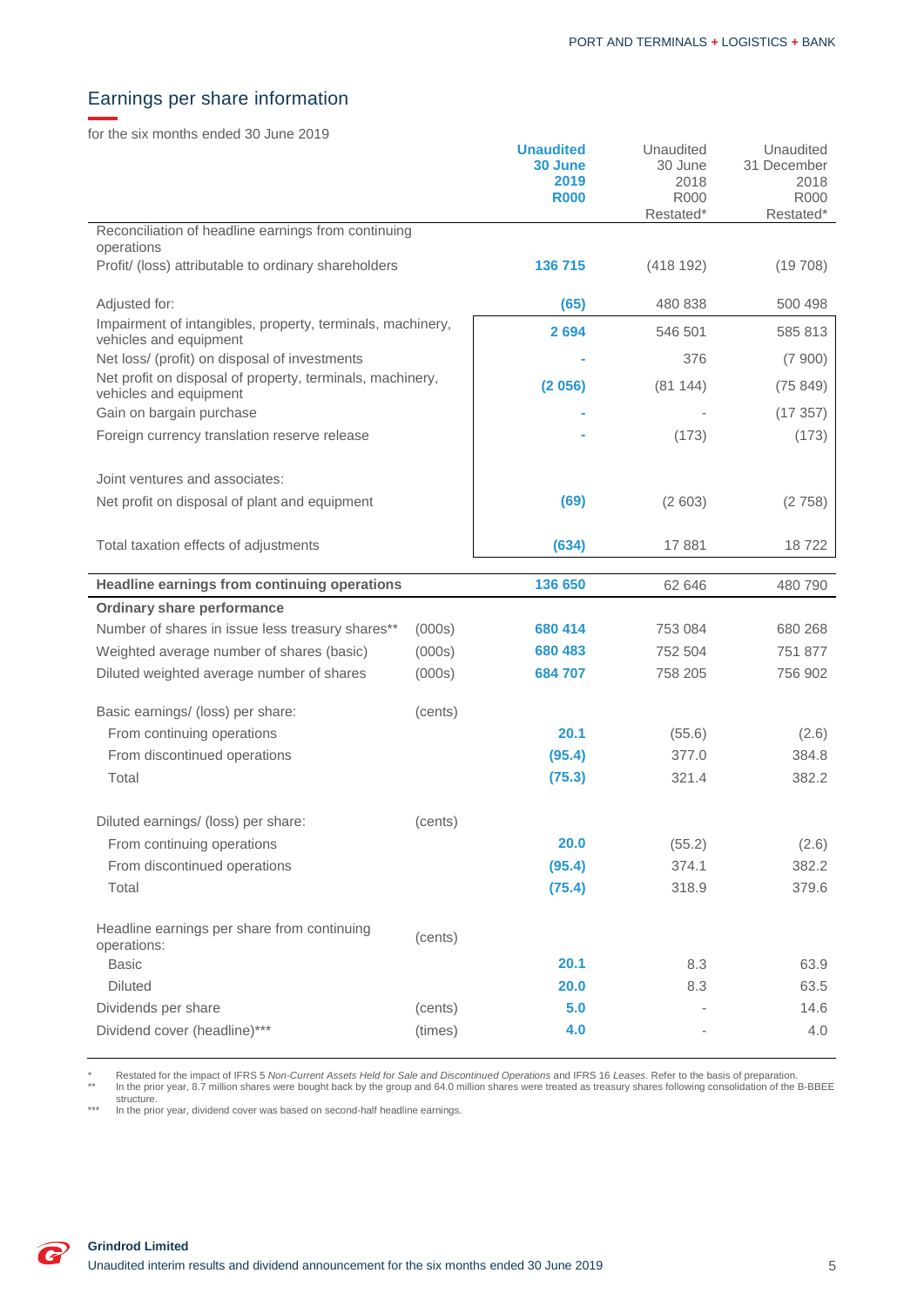# <span id="page-6-0"></span>Condensed consolidated statement of other comprehensive income

for the six months ended 30 June 2019

|                                                                       | <b>Unaudited</b><br>30 June<br>2019<br><b>R000</b> | Unaudited<br>30 June<br>2018<br>R <sub>000</sub><br>Restated* | Unaudited<br>31 December<br>2018<br>R000<br>Restated* |
|-----------------------------------------------------------------------|----------------------------------------------------|---------------------------------------------------------------|-------------------------------------------------------|
| (Loss)/ profit for the period                                         | (476 755)                                          | 2 455 722                                                     | 2 947 522                                             |
| Other comprehensive loss/ (income):                                   |                                                    |                                                               |                                                       |
| Items that may be reclassified subsequently to<br>profit or loss      |                                                    |                                                               |                                                       |
| Exchange differences on translating foreign operations                | (118916)                                           | 693 523                                                       | 853 953                                               |
| Net movement in cash flow hedges                                      |                                                    | 186                                                           | 186                                                   |
| <b>Business combinations</b>                                          |                                                    | (2006)                                                        |                                                       |
| Items that will not be reclassified subsequently to<br>profit or loss |                                                    |                                                               |                                                       |
| <b>Actuarial losses</b>                                               |                                                    |                                                               | (17850)                                               |
| Fair value gain arising on available-for-sale instruments             | 1 2 4 9                                            | 690                                                           | 1755                                                  |
| Total comprehensive (loss)/ income for the period                     | (594 422)                                          | 3 148 115                                                     | 3785566                                               |
| Total comprehensive (loss)/ income attributable to:                   |                                                    |                                                               |                                                       |
| Owners of the parent                                                  | (594710)                                           | 3 142 987                                                     | 3775216                                               |
| Non-controlling interests                                             | 288                                                | 5 1 2 8                                                       | 10 350                                                |
|                                                                       | (594 422)                                          | 3 148 115                                                     | 3785566                                               |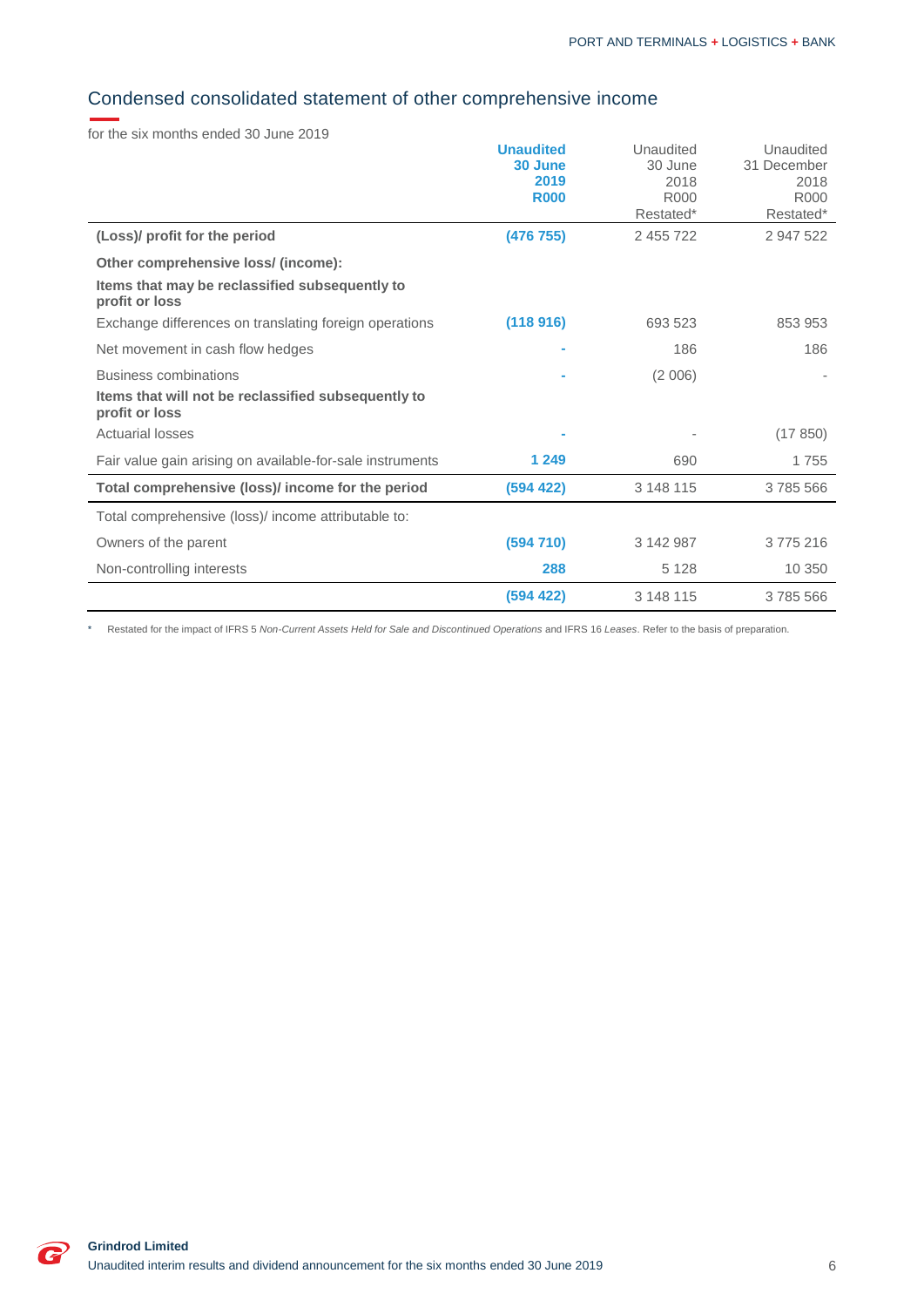# <span id="page-7-0"></span>Condensed consolidated statement of financial position

as at 30 June 2019

|                                                                             |             |                |             | <b>Unaudited</b> | Unaudited       | Unaudited           |
|-----------------------------------------------------------------------------|-------------|----------------|-------------|------------------|-----------------|---------------------|
|                                                                             |             |                |             | 30 June<br>2019  | 30 June<br>2018 | 31 December<br>2018 |
|                                                                             |             |                |             | <b>R000</b>      | R000            | R000                |
|                                                                             |             |                |             |                  | Restated*       | Restated*           |
| Property, terminals, machinery, vehicles, equipment and right-of-use assets |             |                |             | 2709837          | 2 491 635       | 2 741 103           |
| Intangible assets                                                           |             |                |             | 699 652          | 706 145         | 701 975             |
| Investments in joint ventures                                               |             |                |             | 2 410 683        | 2 677 694       | 2776264             |
| Investments in associates                                                   |             |                |             | 90 068           | 916 423         | 970 815             |
| Deferred taxation                                                           |             |                |             | 53 817           | 54 865          | 60 945              |
| Other investments and derivative financial assets                           |             |                |             | 2 033 774        | 2 582 640       | 2 127 079           |
| <b>Total non-current assets</b>                                             |             |                |             | 7997831          | 9 4 2 9 4 0 2   | 9 378 181           |
| Loans and advances to bank customers                                        |             |                |             | 8 280 808        | 7 524 148       | 7 7 5 7 7 4 4       |
| Liquid assets and short-term negotiable securities                          |             |                |             | 987 176          | 2 209 999       | 2 843 541           |
| Bank balances and cash                                                      |             |                |             | 5 576 893        | 11 105 598      | 3 817 069           |
| Other current assets                                                        |             |                |             | 2 192 590        | 2 301 558       | 2 423 548           |
| Non-current assets held for sale                                            |             |                |             | 743 434          | 253 834         | 298 349             |
| <b>Total assets</b>                                                         |             |                |             | 25 778 732       | 32 824 539      | 26 516 432          |
| Shareholders' equity                                                        |             |                |             | 8 675 748        | 9979286         | 9 432 278           |
| Non-controlling interests                                                   |             |                |             | 72 330           | 43 132          | 52 277              |
| <b>Total equity</b>                                                         |             |                |             | 8748078          | 10 022 418      | 9 484 555           |
| Interest-bearing borrowings                                                 |             |                |             | 1 124 938        | 1 085 608       | 1 304 664           |
| <b>Financial Services funding instruments</b>                               |             |                |             | 967 952          | 1 024 678       | 1 191 874           |
| Deferred taxation                                                           |             |                |             | 220822           | 231 978         | 222 116             |
| Other non-current liabilities                                               |             |                |             | 47 790           | 52 691          | 62 459              |
| <b>Total non-current liabilities</b>                                        |             |                |             | 2 361 502        | 2 3 9 4 9 5 5   | 2781113             |
| Deposits from bank customers                                                |             |                |             | 10 505 485       | 17 183 473      | 10 506 404          |
| Current interest-bearing borrowings                                         |             |                | 1914 055    | 787 672          | 1821627         |                     |
| <b>Current Financial Services funding instruments</b>                       |             |                | 880 073     | 550 844          | 368 895         |                     |
| Other liabilities                                                           |             |                | 1 369 539   | 1 447 431        | 1 485 218       |                     |
| Non-current liabilities associated with assets held for sale                |             |                |             |                  | 437 746         | 68 620              |
| <b>Total equity and liabilities</b>                                         |             |                |             | 25 778 732       | 32 824 539      | 26 516 432          |
|                                                                             |             |                |             |                  |                 |                     |
| Net worth per ordinary share $-$ at book value (cents)                      |             |                |             | 1 177            | 1 2 3 2         | 1 2 8 5             |
| Net debt/ (cash) : equity ratio                                             |             |                |             | 0.06:1           | (0.02):1        | 0.08:1              |
| Capital expenditure                                                         |             |                |             | 143 968          | 433 327         | 678 638             |
|                                                                             |             |                |             |                  |                 |                     |
|                                                                             | 30 June     | 30 June        | 30 June     | 30 June          | 31 December     | 31 December         |
|                                                                             | 2019        | 2019           | 2018        | 2018             | 2018            | 2018                |
|                                                                             | <b>R000</b> | <b>US\$000</b> | <b>R000</b> | <b>US\$000</b>   | <b>R000</b>     | <b>US\$000</b>      |
| Capital commitments                                                         | 156 515     | 5 2 8 7        | 143 345     | 7769             | 447 264         |                     |
| Authorised by directors and<br>contracted for                               | 21 161      | 5 2 8 7        | 30 685      |                  | 19 20 2         |                     |
| Due within one year                                                         | 21 161      | 5 2 8 7        | 30 685      |                  | 19 20 2         |                     |
| Due thereafter                                                              |             |                |             |                  |                 |                     |
| Authorised by directors not yet<br>contracted for                           | 135 354     |                | 112 660     | 7769             | 428 062         |                     |
|                                                                             |             |                |             |                  |                 |                     |

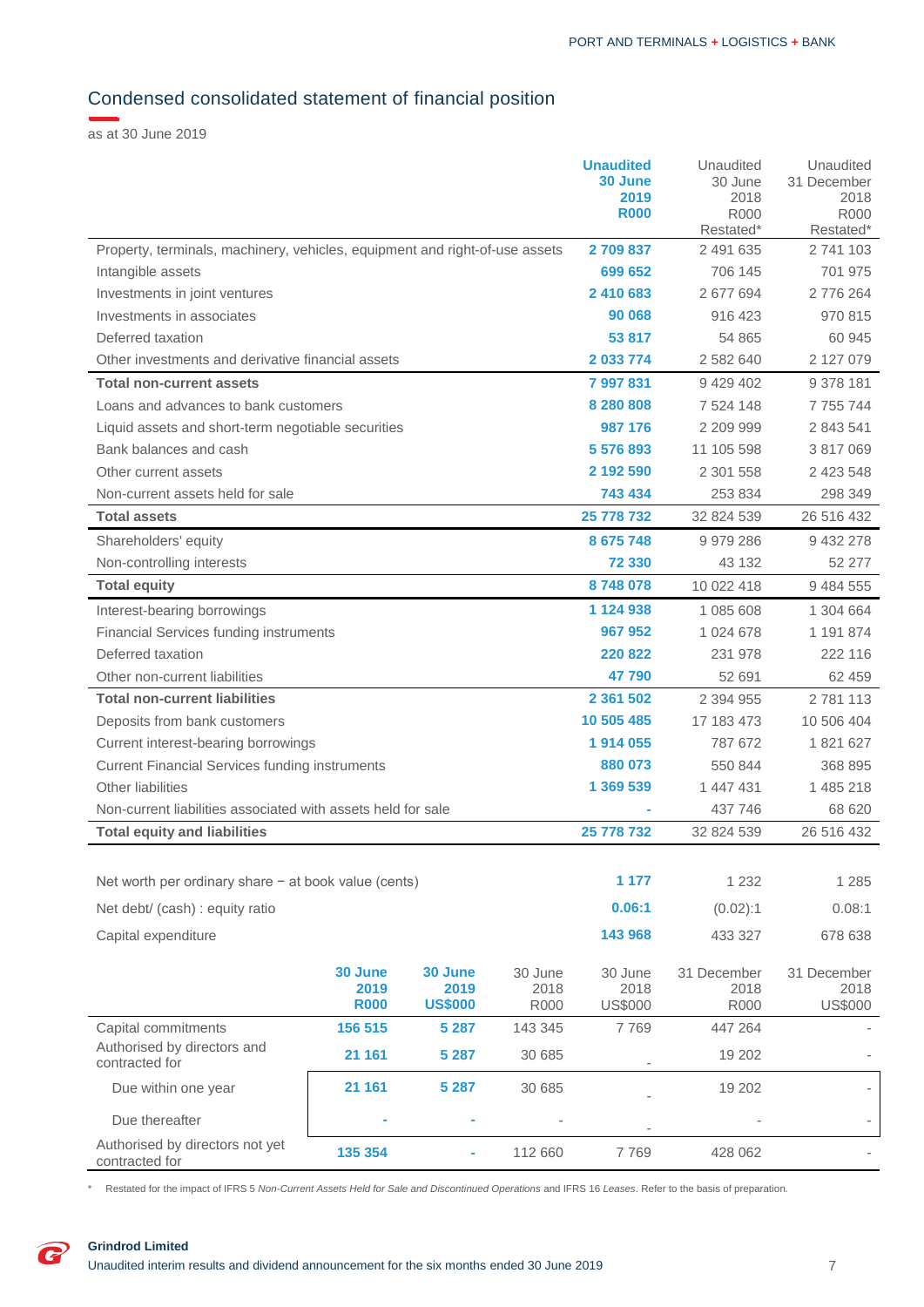# <span id="page-8-0"></span>Condensed consolidated statement of cash flows

for the six months ended 30 June 2019

|                                                                                                                 | <b>Unaudited</b><br>30 June<br>2019<br><b>R000</b> | Unaudited<br>30 June<br>2018<br><b>R000</b><br>Restated* | Unaudited<br>31 December<br>2018<br><b>R000</b><br>Restated* |
|-----------------------------------------------------------------------------------------------------------------|----------------------------------------------------|----------------------------------------------------------|--------------------------------------------------------------|
| Operating profit from continuing operations                                                                     | 206 203                                            | 23 4 9 9                                                 | 436 002                                                      |
| Operating profit from discontinued operations                                                                   |                                                    | 272 933                                                  | 225 975                                                      |
| Non-cash adjustments                                                                                            | 197 729                                            | 267 713                                                  | 237 407                                                      |
| Operating profit before working capital changes                                                                 | 403 932                                            | 564 145                                                  | 899 384                                                      |
| Working capital changes                                                                                         | 74 904                                             | (166668)                                                 | (97 408)                                                     |
| Cash generated from operations                                                                                  | 478 836                                            | 397 477                                                  | 801 976                                                      |
| Net interest paid                                                                                               | (65 778)                                           | (45345)                                                  | (67 675)                                                     |
| Net dividends (paid)/ received                                                                                  | (139 358)                                          | (29 350)                                                 | 30 624                                                       |
| <b>Taxation paid</b>                                                                                            | (70 298)                                           | (73785)                                                  | (204 223)                                                    |
|                                                                                                                 | 203 402                                            | 248 997                                                  | 560 702                                                      |
| Net deposits from/ (advances to) customers and other short-term<br>negotiables                                  | 1 330 382                                          | 1716281                                                  | (5855567)                                                    |
| Deposits - Retail Banking                                                                                       | (666 758)                                          | 2 081 492                                                | (5185788)                                                    |
| Other                                                                                                           | 1997140                                            | (365 211)                                                | (669 779)                                                    |
| Net cash flows generated/ (utilised in) from operating activities<br>before ship sales and purchases            | 1 533 784                                          | 1965278                                                  | (5294865)                                                    |
| Capital expenditure on ships                                                                                    |                                                    | (242 244)                                                | (242 244)                                                    |
| Net cash flows generated from/ (utilised in) operating activities                                               | 1 533 784                                          | 1723034                                                  | (5537109)                                                    |
| Acquisition of investments, property, terminals, machinery,<br>vehicles and equipment                           | (26842)                                            | (208481)                                                 | (325 135)                                                    |
| Net proceeds/ (outflow) from disposal of property, terminals,<br>machinery, vehicles, equipment and investments | 48 397                                             | (461301)                                                 | (338 554)                                                    |
| Goodwill/ intangible assets acquired                                                                            | (10173)                                            | (44)                                                     | (2010)                                                       |
| Proceeds from disposal of intangible assets                                                                     | 70                                                 | 353                                                      | 353                                                          |
| Funds (advanced to)/ repaid by joint venture and associate<br>companies                                         | (3995)                                             | 261 707                                                  | 216 815                                                      |
| Acquisition of additional investments in subsidiaries, joint ventures<br>and associates                         |                                                    | (406)                                                    | (33)                                                         |
| Net cash flows generated from/ (utilised in) investing activities                                               | 7457                                               | (408 172)                                                | (448564)                                                     |
| Acquisition of treasury shares                                                                                  | (2155)                                             |                                                          | (57953)                                                      |
| Long-term interest-bearing debt raised                                                                          | 387 482                                            | 1 353 906                                                | 1848 108                                                     |
| Payment of capital portion of long-term interest-bearing debt                                                   | (234 452)                                          | (1489975)                                                | (2 155 022)                                                  |
| Short-term interest-bearing debt raised                                                                         | 230                                                | 93                                                       | 18 016                                                       |
| Net cash flows generated from/ (utilised in) financing activities                                               | 151 105                                            | (135976)                                                 | (346 851)                                                    |
| Net increase/ (decrease) in cash and cash equivalents                                                           | 1 692 346                                          | 1 178 886                                                | (6332524)                                                    |
| Cash and cash equivalents at the beginning of the period                                                        | 3 379 249                                          | 9 558 382                                                | 9 558 382                                                    |
| Difference arising on translation                                                                               | (15823)                                            | 125 319                                                  | 153 391                                                      |
| Cash and cash equivalents at the end of the period                                                              | 5 055 772                                          | 10 862 587                                               | 3 379 249                                                    |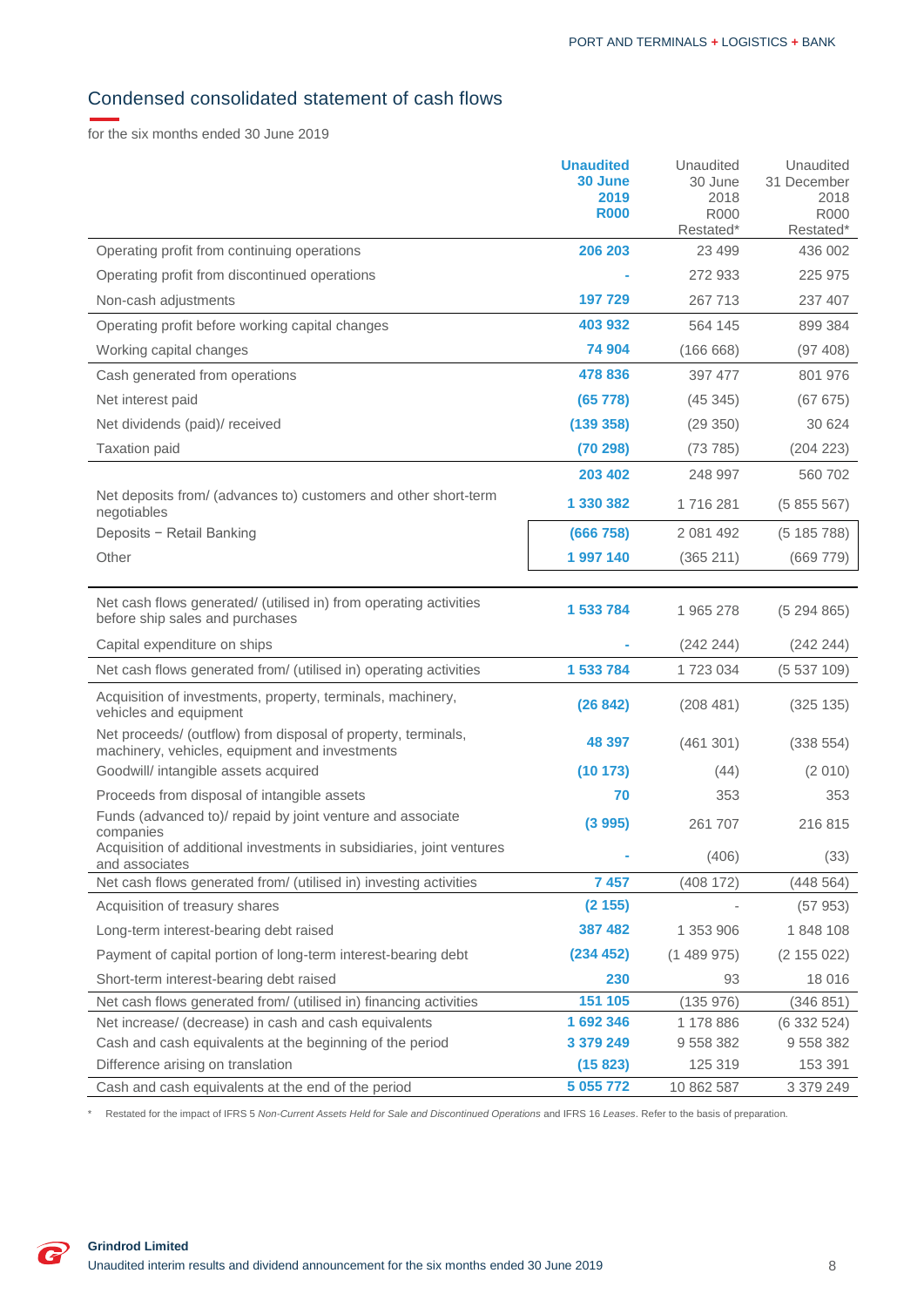# <span id="page-9-0"></span>Condensed consolidated statement of changes in equity

for the six months ended 30 June 2019

|                                                                                     | <b>Unaudited</b><br>30 June<br>2019<br><b>R000</b> | Unaudited<br>30 June<br>2018<br><b>R000</b><br>Restated* | Unaudited<br>31 December<br>2018<br><b>R000</b><br>Restated* |
|-------------------------------------------------------------------------------------|----------------------------------------------------|----------------------------------------------------------|--------------------------------------------------------------|
| Ordinary and preference share capital and share premium                             | 3 982 637                                          | 4 430 050                                                | 3 977 456                                                    |
| Balance at the beginning of the period                                              | 3 977 456                                          | 5 992 756                                                | 5 992 756                                                    |
| Share options vested                                                                | 7 3 3 6                                            | 21 656                                                   | 20 615                                                       |
| Return of share capital                                                             |                                                    | (1584362)                                                | (1584362)                                                    |
| Adjustment arising on consolidated of B-BBEE structure                              |                                                    |                                                          | (393600)                                                     |
| Treasury shares acquired                                                            | (2155)                                             |                                                          | (57953)                                                      |
| <b>Equity compensation reserve</b>                                                  | 52 642                                             | 51 928                                                   | 54 991                                                       |
| Balance at beginning of the period                                                  | 54 991                                             | 58 364                                                   | 58 364                                                       |
| Share-based payments                                                                | 4 9 8 7                                            | 16 968                                                   | 18 990                                                       |
| Share options vested                                                                | (7336)                                             | (21656)                                                  | (20615)                                                      |
| Balance disposed on Shipping spin-off                                               |                                                    | (1748)                                                   | (1748)                                                       |
| Foreign currency translation reserve                                                | 1 412 715                                          | 1 367 758                                                | 1 529 741                                                    |
| Balance at the beginning of the period                                              | 1 529 741                                          | 3 505 281                                                | 3 505 281                                                    |
| Foreign currency translation realised                                               |                                                    | (2830449)                                                | (2830505)                                                    |
| Foreign currency translation adjustments                                            | (117026)                                           | 692 926                                                  | 854 965                                                      |
| Other non-distributable statutory reserves                                          | (65344)                                            | (42664)                                                  | (43637)                                                      |
| Balance at the beginning of the period                                              | (43637)                                            | (43 566)                                                 | (43566)                                                      |
| Foreign currency translation adjustments                                            | 558                                                | 186                                                      | 186                                                          |
| Financial instrument hedge settlement                                               |                                                    | (382)                                                    | (1355)                                                       |
| Fair value adjustment on hedging reserve                                            |                                                    | 14 068                                                   | 14 0 68                                                      |
| Net business combination                                                            | (22 265)                                           |                                                          |                                                              |
| Balance disposed on Shipping spin-off                                               |                                                    | (12970)                                                  | (12970)                                                      |
| <b>Accumulated profit</b>                                                           | 3 293 098                                          | 4 172 214                                                | 3 913 727                                                    |
| Balance at the beginning of the period                                              | 3 913 727                                          | 4 4 4 3 3 1 8                                            | 4 4 4 3 3 1 8                                                |
| Transitional provision – implementation of IFRS 9 and 15                            |                                                    | (33 217)                                                 | (33 217)                                                     |
| Other comprehensive income arising from available for sale<br>financial instruments | 1 2 4 9                                            | 690                                                      | 1755                                                         |
| Adjustment arising on consolidation of B-BBEE structure                             |                                                    |                                                          | (696650)                                                     |
| Actuarial losses recognised                                                         |                                                    |                                                          | (17850)                                                      |
| (Loss)/ profit for the period                                                       | (479 491)                                          | 2 451 191                                                | 2 939 139                                                    |
| Ordinary dividends paid**                                                           | (109 287)                                          | (2657088)                                                | (2657086)                                                    |
| Preference dividends paid***                                                        | (33 100)                                           | (32680)                                                  | (65682)                                                      |
| Total interest of shareholders of the company                                       | 8 675 748                                          | 9 979 286                                                | 9 432 278                                                    |
| Equity attributable to non-controlling interests of the<br>company                  | 72 330                                             | 43 132                                                   | 52 277                                                       |
| Balance at the beginning of the period                                              | 52 277                                             | 39 094                                                   | 39 0 94                                                      |
| Foreign currency translation adjustments                                            | (2448)                                             | 597                                                      | 1967                                                         |
| Non-controlling interest acquired                                                   | 22 265                                             |                                                          | 7 5 0 5                                                      |
| Profit for the period                                                               | 2736                                               | 4531                                                     | 8 3 8 3                                                      |
| Ordinary dividends paid                                                             | (2500)                                             | (1090)                                                   | (4672)                                                       |
| Total equity attributable to all shareholders of the company                        | 8748078                                            | 10 022 418                                               | 9 484 555                                                    |

\* Restated for the impact of IFRS 5 *Non-Current Assets Held for Sale and Discontinued Operations* and IFRS 16 *Leases*. Refer to the basis of preparation.<br>\*\* Ordinary dividends in the prior year related to the Shipping sp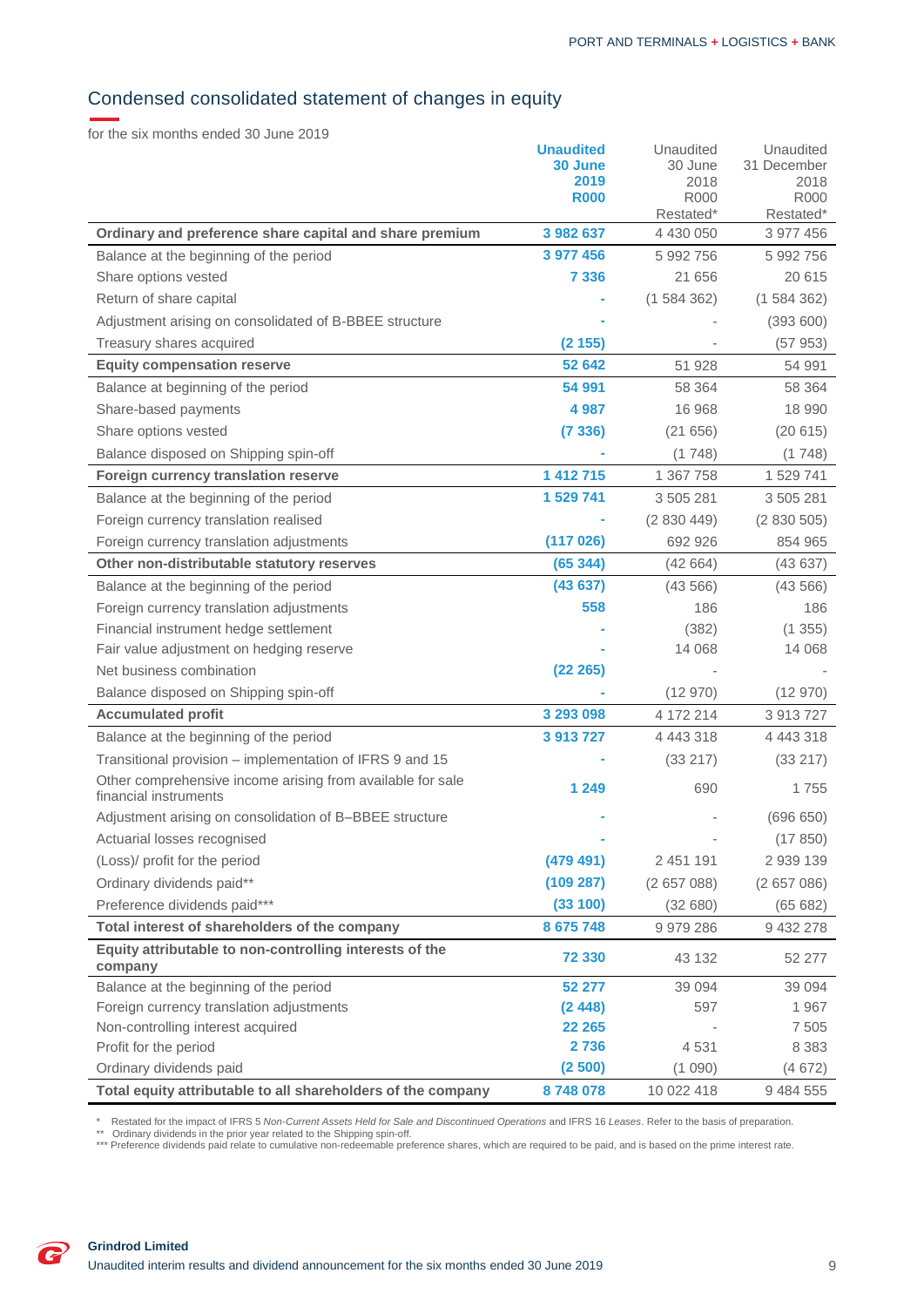# <span id="page-10-0"></span>Segmental analysis for continuing operations

for the six months ended 30 June 2019

|                                                                              | <b>Unaudited</b>    | Unaudited    | Unaudited           |
|------------------------------------------------------------------------------|---------------------|--------------|---------------------|
|                                                                              | 30 June             | 30 June      | 31 December         |
|                                                                              | 2019<br><b>R000</b> | 2018<br>R000 | 2018<br><b>R000</b> |
|                                                                              |                     | Restated*    | Restated*           |
| <b>Revenue</b>                                                               |                     |              |                     |
| <b>Port and Terminals</b>                                                    | 512767              | 401 005      | 925 479             |
| Logistics                                                                    | 1 586 481           | 1 307 427    | 2 858 613           |
| <b>Bank</b>                                                                  | 211 479             | 243 527      | 554 123             |
| Group                                                                        | 39736               | 71 963       | 203 788             |
|                                                                              | 2 350 463           | 2 023 922    | 4 542 003           |
| Segmental adjustments**                                                      | (493 322)           | (401571)     | (1049503)           |
|                                                                              | 1857141             | 1 622 351    | 3 492 500           |
| Earnings/ (loss) before interest, taxation, depreciation and<br>amortisation |                     |              |                     |
| Port and Terminals                                                           | 214 612             | 144 294      | 305 748             |
| Logistics                                                                    | 377 331             | 278 550      | 792 975             |
| <b>Bank</b>                                                                  | 91 357              | 115 958      | 233 463             |
| Group                                                                        | (5006)              | 17 335       | 116 893             |
|                                                                              | 678 294             | 556 137      | 1 449 079           |
| Segmental adjustments**                                                      | (235002)            | (320 353)    | (576044)            |
|                                                                              | 443 292             | 235 784      | 873 035             |
| Operating profit/ (loss) before interest and taxation                        |                     |              |                     |
| <b>Port and Terminals</b>                                                    | 151 362             | 84 052       | 182 558             |
| Logistics                                                                    | 142 092             | 43 182       | 346 231             |
| <b>Bank</b>                                                                  | 81 876              | 108 602      | 218 596             |
| Group                                                                        | (23 153)            | (4605)       | 73 691              |
|                                                                              | 352 177             | 231 231      | 821 076             |
| Segmental adjustments**                                                      | (145974)            | (207732)     | (385 074)           |
|                                                                              | 206 203             | 23 499       | 436 002             |
| Share of associate companies' profit after taxation                          |                     |              |                     |
| <b>Port and Terminals</b>                                                    | 29 230              | 26 888       | 62 059              |
| Logistics                                                                    | 1 0 4 9             | 294          | 1 3 3 1             |
| Group                                                                        |                     | 25           |                     |
|                                                                              | 30 279              | 27 207       | 63 390              |
| Segmental adjustments**                                                      | (25912)             | (23391)      | (55 121)            |
|                                                                              | 4 3 6 7             | 3816         | 8 2 6 9             |
| Profit/ (loss) attributable to ordinary shareholders                         |                     |              |                     |
| Port and Terminals                                                           | 102 258             | 61759        | 139 562             |
| Logistics                                                                    | 47 290              | (597660)     | (507621)            |
| <b>Bank</b>                                                                  | 54 809              | 73 703       | 156 363             |
| Group                                                                        | (67642)             | 44 006       | 191 988             |
|                                                                              | 136 715             | (418192)     | (19708)             |
| Segmental adjustments**                                                      |                     |              |                     |
|                                                                              | 136 715             | (418192)     | (19708)             |

\* Restated for the impact of IFRS 5 *Non-Current Assets Held for Sale and Discontinued Operations* and IFRS 16 *Leases.* Refer to the basis of preparation.<br>\*\* Joint venture earnings are reviewed together with subsidiaries

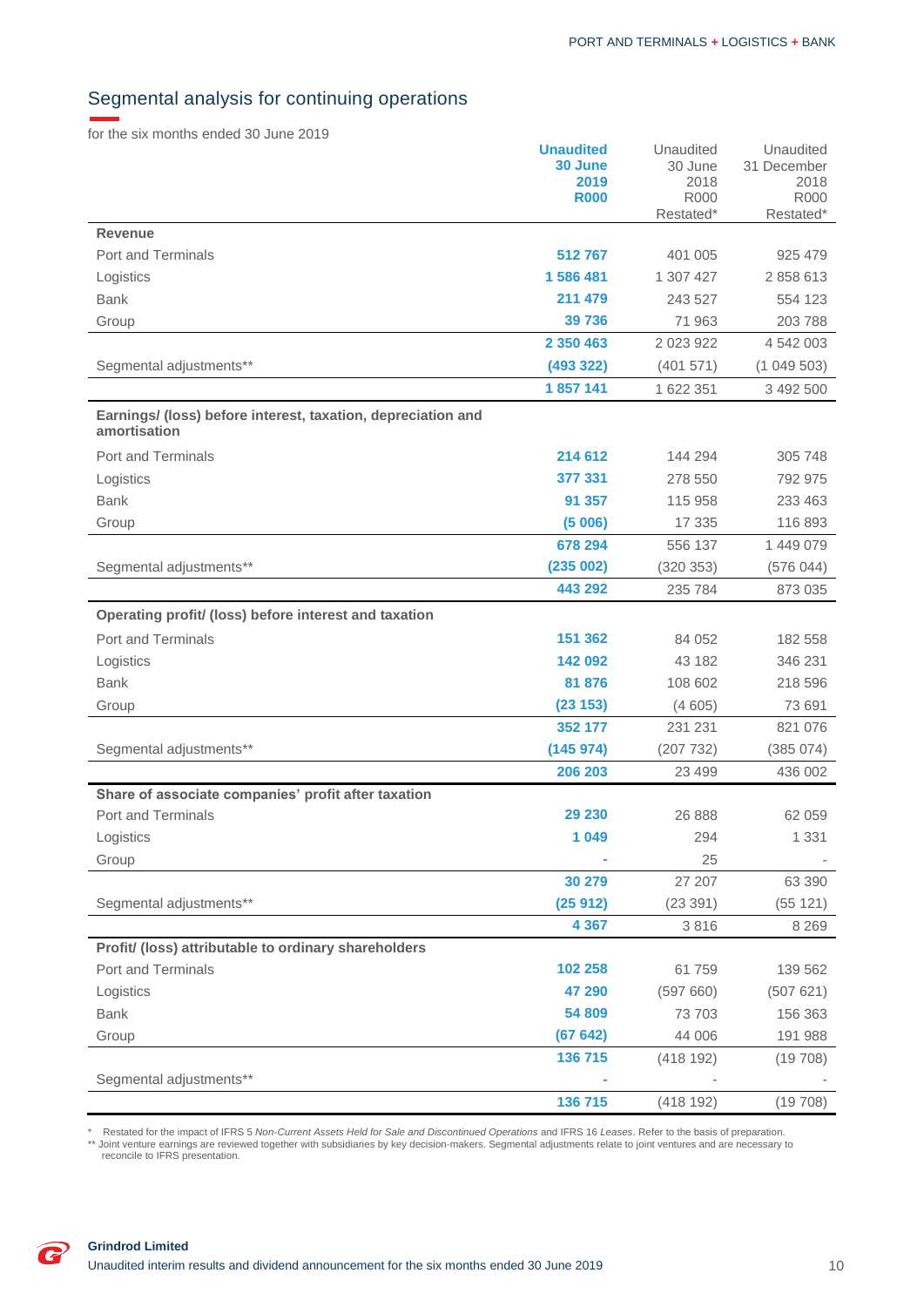# <span id="page-11-0"></span>Income statement for discontinued operations

for the six months ended 30 June 2019

|                                                                                         | <b>Unaudited</b> | Unaudited        | Unaudited   |
|-----------------------------------------------------------------------------------------|------------------|------------------|-------------|
|                                                                                         | 30 June          | 30 June          | 31 December |
|                                                                                         | 2019             | 2018             | 2018        |
|                                                                                         | <b>R000</b>      | R <sub>000</sub> | <b>R000</b> |
|                                                                                         |                  | Restated*        | Restated*   |
| <b>Revenue</b>                                                                          |                  | 1882126          | 1881548     |
| Profit before interest, taxation, depreciation and amortisation                         |                  | 272 933          | 225 975     |
| Depreciation and amortisation                                                           |                  |                  |             |
| Operating profit before interest and taxation                                           |                  | 272 933          | 225 975     |
| Non-trading items                                                                       |                  | 2 574 731        | 2709089     |
| Loss on re-measurement to fair value less costs to sell                                 | (391841)         |                  | (134 169)   |
| Interest received                                                                       |                  | 24 8 64          | 24 841      |
| Interest paid                                                                           |                  | (68992)          | (68965)     |
| (Loss)/ profit before share of joint venture and associate<br>companies' (loss)/ profit | (391841)         | 2 803 536        | 2 756 771   |
| Share of joint venture companies' (loss)/ profit after taxation                         | (271930)         | 39 45 6          | 37 657      |
| Share of associate companies' profit after taxation                                     | 14 4 65          | 17 730           | 122 641     |
| (Loss)/ profit before taxation                                                          | (649306)         | 2 860 722        | 2917069     |
| Taxation                                                                                |                  | (24019)          | (23904)     |
| (Loss)/ profit for the period                                                           | (649306)         | 2 836 703        | 2 893 165   |
| Attributable to:                                                                        |                  |                  |             |
| Owners of the parent                                                                    | (649 306)        | 2 836 703        | 2 893 165   |
| Non-controlling interests                                                               |                  |                  |             |
|                                                                                         | (649306)         | 2 836 703        | 2893165     |

\* Restated for the impact of IFRS 5 *Non-Current Assets Held for Sale and Discontinued Operations* and IFRS 16 *Leases*. Refer to the basis of preparation.

 $\overline{\bullet}$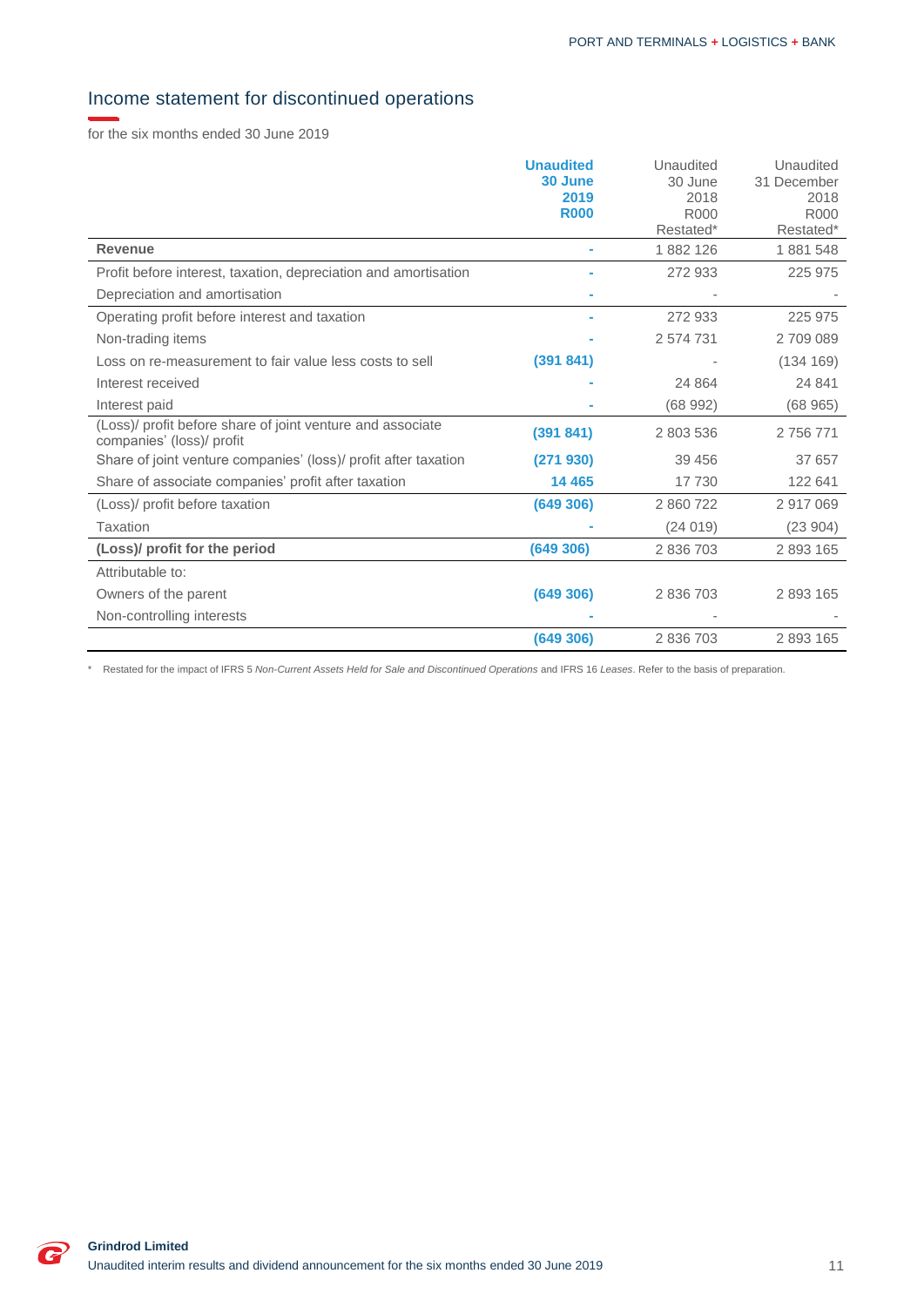## <span id="page-12-0"></span>Related party transactions

for the six months ended 30 June 2019

During each period, the group, in the ordinary course of business, enters into various transactions with related parties. Parties are considered to be related if one party has the ability to control or exercise significant influence over the other party in making financial and operating decisions. These transactions occurred under terms that are no more or less favourable than those arranged with third parties.

Below is a list of significant related party transactions and balances for each period:

|                                          | Nature of<br>relationship        | <b>Unaudited</b><br>30 June<br>2019<br><b>R000</b> | Unaudited<br>30 June<br>2018<br>R000 | Unaudited<br>31 December<br>2018<br>R000 |
|------------------------------------------|----------------------------------|----------------------------------------------------|--------------------------------------|------------------------------------------|
| Goods and services sold to:              |                                  |                                                    |                                      |                                          |
| Vitol Shipping Singapore Private Limited | Joint venture                    |                                                    | 54 073                               | 58 282                                   |
| Goods and services purchased from:       |                                  |                                                    |                                      |                                          |
| Cockett Marine Oil Private Limited       | Joint venture                    | 59 329                                             | 268 797                              | 318 368                                  |
| Amounts due from related party:          |                                  |                                                    |                                      |                                          |
| Terminal De Carvo da Matola Limitada     | Joint venture                    |                                                    | 75 721                               | 2632                                     |
| Cockett Marine Oil Private Limited       | Joint venture                    | 502 563                                            | 438 830                              | 512888                                   |
| <b>GPR Leasing Africa</b>                | Joint venture                    | 138750                                             | 168 316                              | 153 517                                  |
| Newshelf 1279 Proprietary Limited        | Influence holder of the<br>group |                                                    | 579 963                              |                                          |
| Loans to associates                      | Associates                       | 1 927 532                                          | 1 718 436                            | 2 245 360                                |
| Directors (directly or indirectly)       | Directors and key<br>officers    | 4 4 6 0                                            | 173 222                              | 4 7 9 7                                  |

# <span id="page-12-1"></span>Foreign currency denominated items

as at 30 June 2019

| Exchange rates (ZAR/US\$) | <b>Unaudited</b><br>30 June<br>2019 | Unaudited<br>30 June<br>2018 | Unaudited<br>31 December<br>2018 |
|---------------------------|-------------------------------------|------------------------------|----------------------------------|
| Opening exchange rate     | 14.38                               | 12.39                        | 12.39                            |
| Closing exchange rate     | 14.09                               | 13.73                        | 14.38                            |
| Average exchange rate     | 14.17                               | 12.31                        | 13.23                            |

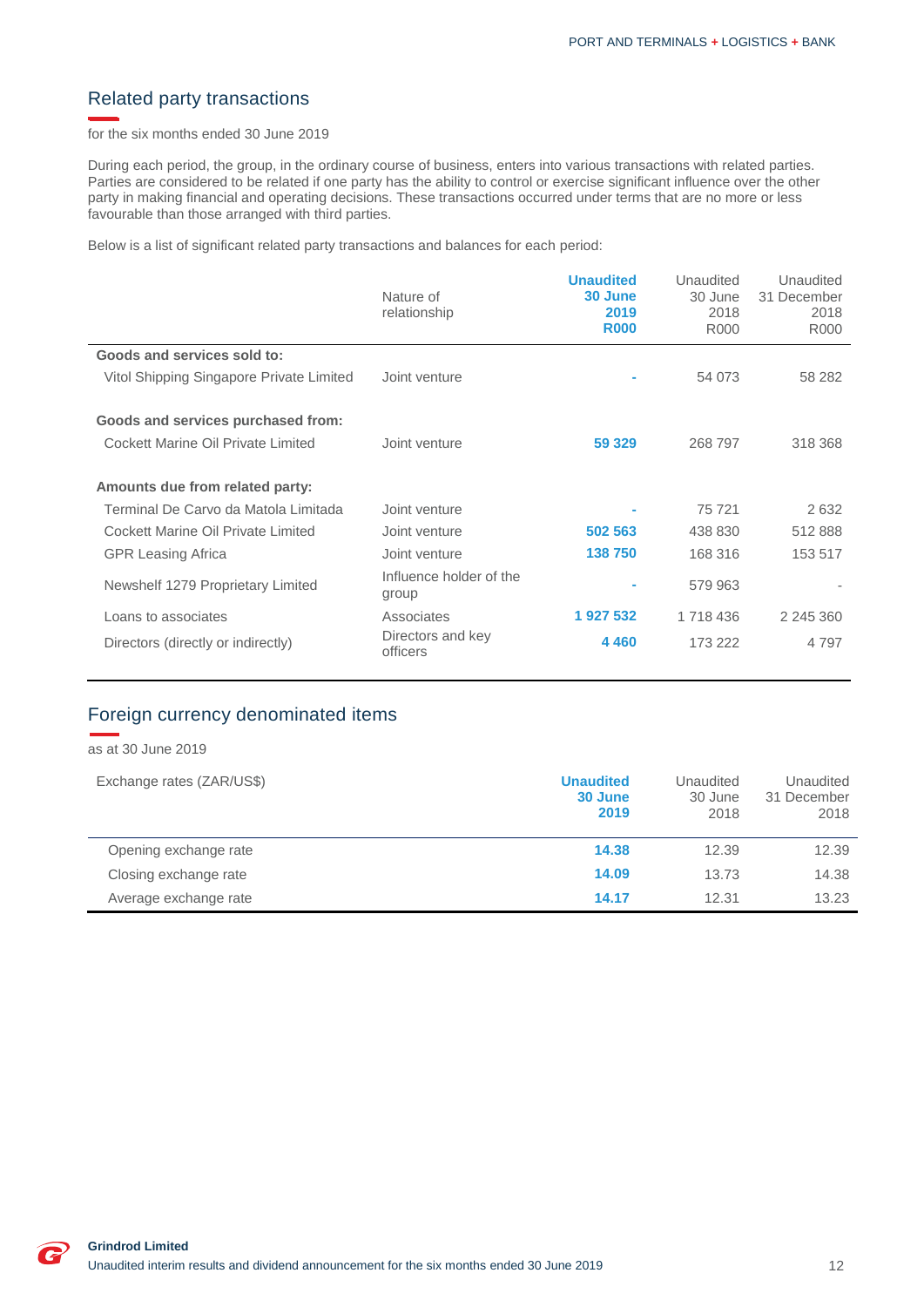### <span id="page-13-0"></span>Revenue

for the six months ended 30 June 2019

| Revenue category                          | <b>Unaudited</b><br>30 June<br>2019 | Unaudited<br>30 June<br>2018<br>Restated* | Unaudited<br>31 December<br>2018<br>Restated* |
|-------------------------------------------|-------------------------------------|-------------------------------------------|-----------------------------------------------|
| <b>Bulk terminals</b>                     | 226 544                             | 167 333                                   | 400 528                                       |
| Container handling                        | 652 895                             | 500 312                                   | 1 195 215                                     |
| Logistics                                 | 450 374                             | 454 865                                   | 850 070                                       |
| Net interest income of Financial Services | 150 829                             | 147 702                                   | 278 954                                       |
| Fee income of Financial Services          | 56 494                              | 74 185                                    | 196 773                                       |
| Ship agency income                        | 203 187                             | 145 482                                   | 301 901                                       |
| Other services                            | 116818                              | 132 272                                   | 269 059                                       |
|                                           | 1857141                             | 1 622 351                                 | 3 492 500                                     |

\* Restated for the impact of IFRS 5 *Non-Current Assets Held for Sale and Discontinued Operations*. Refer to the basis of preparation.

### <span id="page-13-1"></span>Fair value of financial instruments

#### as at 30 June 2019

The following table provides an analysis of financial instruments that are measured subsequent to initial recognition at fair value, grouped into Levels 1 to 3 based on the degree to which the fair value is observable:

**Level 1** Quoted prices (unadjusted) in active markets for identical assets or liabilities.

- Level 2 Inputs other than quoted prices included within Level 1 that are observable for the asset or liability, either directly (i.e. as prices) or indirectly (i.e. derived from prices).
- Level 3 Inputs for the asset or liability that are not based on observable market data (unobservable inputs).

Levels 2 and 3 fair values were determined by applying either a combination of, or one of the following, valuation techniques:

- Market-related interest rate yield curves to discount expected future cash flows; and/or
- Projected unit method; and/or
- Market value; and/or
- The net asset value of the underlying investments; and/ or
- A price earnings multiple or a discounted projected income/present value approach.

The fair value measurement for income approach valuation is based on significant inputs that are not observable in the market. Key inputs used in the valuation include discount rates and future profit assumptions based on historical performance but adjusted for expected growth. Management reassesses the earnings or yield multiples at least annually based on their assessment of the macro- and micro-economic environments.

|                                                                     | <b>Unaudited</b><br>30 June<br>2019<br><b>R000</b> | <b>Unaudited</b><br>30 June<br>2019<br><b>R000</b> | <b>Unaudited</b><br>30 June<br>2019<br><b>R000</b> | <b>Unaudited</b><br>30 June<br>2019<br><b>R000</b> |
|---------------------------------------------------------------------|----------------------------------------------------|----------------------------------------------------|----------------------------------------------------|----------------------------------------------------|
|                                                                     | Level 1                                            | Level <sub>2</sub>                                 | <b>Level 3</b>                                     | <b>Total</b>                                       |
| <b>Financial assets</b>                                             |                                                    |                                                    |                                                    |                                                    |
| Financial assets designated at fair value<br>through profit or loss | 133 733                                            | 988 443                                            | 3 288 375                                          | 4 410 551                                          |
| <b>Total</b>                                                        | 133 733                                            | 988 443                                            | 3 288 375                                          | 4 410 551                                          |
| <b>Financial liabilities</b>                                        |                                                    |                                                    |                                                    |                                                    |
| Derivative financial instruments                                    | ۰                                                  | (23 428)                                           | ۰                                                  | (23 428)                                           |
| Other liabilities*                                                  | ×                                                  | (31 428)                                           | ۰                                                  | (31 428)                                           |
| <b>Total</b>                                                        |                                                    | (54856)                                            | ٠                                                  | (54 856)                                           |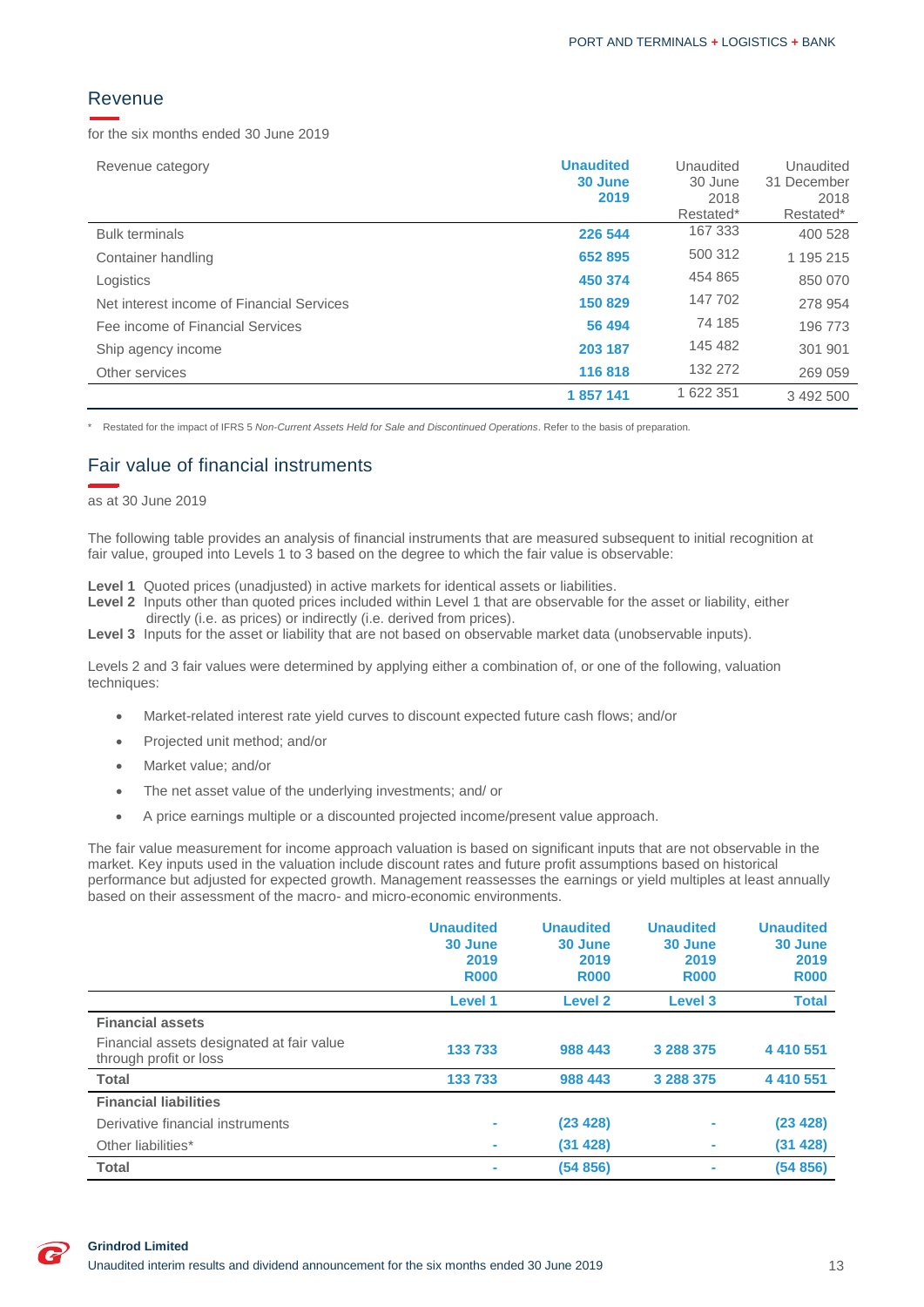|                                                                     | Unaudited<br>30 June<br>2018<br><b>R000</b>     | Unaudited<br>30 June<br>2018<br><b>R000</b>          | Unaudited<br>30 June<br>2018<br><b>R000</b>     | Unaudited<br>30 June<br>2018<br><b>R000</b>     |
|---------------------------------------------------------------------|-------------------------------------------------|------------------------------------------------------|-------------------------------------------------|-------------------------------------------------|
|                                                                     | Level 1                                         | Level <sub>2</sub>                                   | Level 3                                         | Total                                           |
| <b>Financial assets</b>                                             |                                                 |                                                      |                                                 |                                                 |
| Financial assets designated at fair value<br>through profit or loss | 34 378                                          | 881 098                                              | 3 186 527                                       | 4 102 003                                       |
| Total                                                               | 34 378                                          | 881 098                                              | 3 186 527                                       | 4 102 003                                       |
| <b>Financial liabilities</b>                                        |                                                 |                                                      |                                                 |                                                 |
| Derivative financial instruments                                    |                                                 | (7140)                                               |                                                 | (7140)                                          |
| Other liabilities*                                                  | $\qquad \qquad -$                               | (91816)                                              | $\qquad \qquad -$                               | (91816)                                         |
| <b>Total</b>                                                        |                                                 | (98956)                                              | $\qquad \qquad -$                               | (98956)                                         |
|                                                                     | Unaudited<br>31 December<br>2018<br><b>R000</b> | Unaudited<br>31 December<br>2018<br>R <sub>000</sub> | Unaudited<br>31 December<br>2018<br><b>R000</b> | Unaudited<br>31 December<br>2018<br><b>R000</b> |
|                                                                     | Level 1                                         | Level <sub>2</sub>                                   | Level 3                                         | Total                                           |
| <b>Financial assets</b>                                             |                                                 |                                                      |                                                 |                                                 |
| Financial assets designated at fair value<br>through profit or loss | 138 629                                         | 931 148                                              | 3 347 780                                       | 4 4 1 7 5 5 7                                   |
| <b>Total</b>                                                        | 138 629                                         | 931 148                                              | 3 347 780                                       | 4 417 557                                       |
| <b>Financial liabilities</b>                                        |                                                 |                                                      |                                                 |                                                 |
| Derivative financial instruments                                    |                                                 | (7911)                                               |                                                 | (7911)                                          |
| Other liabilities*                                                  | -                                               | (54548)                                              | $\qquad \qquad -$                               | (54548)                                         |
| <b>Total</b>                                                        | $\qquad \qquad -$                               | (62459)                                              | $\overline{\phantom{0}}$                        | (62, 459)                                       |

\* Other liabilities include provisions for the post-retirement medical aid and cash-settled share-based payment scheme.

 Fair value gains recognised in the condensed consolidated statement of other comprehensive income for Level 3 financial instruments were R140.9 million (June 2018: R185.6 million).

### **Reconciliation of level 3 fair value measurements of financial assets**

|                                                                   | <b>Unaudited</b><br>30 June<br>2019<br><b>R000</b> | Unaudited<br>30 June<br>2018*<br>R <sub>000</sub> | Unaudited<br>31 December<br>2018<br><b>R000</b> |
|-------------------------------------------------------------------|----------------------------------------------------|---------------------------------------------------|-------------------------------------------------|
| Opening balance                                                   | 3 347 780                                          | 1 427 617                                         | 1 427 617                                       |
| IFRS 9                                                            |                                                    | 1 388 959                                         | 1 388 959                                       |
| Purchases                                                         | 40 693                                             | 238 094                                           | 427 694                                         |
| Settlements                                                       | (241000)                                           | (53755)                                           | (271 290)                                       |
| Total gains recognised in                                         |                                                    |                                                   |                                                 |
| Condensed consolidated statement of other comprehensive<br>income | 140 802                                            | 133 550                                           | (2734)                                          |
| Condensed consolidated income statement                           | 100                                                | 52 062                                            | 377 534                                         |
| <b>Closing balance</b>                                            | 3 288 375                                          | 3 186 527                                         | 3 347 780                                       |

\* Comparative figures have been revised to reflect more appropriate disclosure of financial instruments

## <span id="page-14-0"></span>Contingent assets/ liabilities

as at 30 June 2019

The company guaranteed loans and facilities of subsidiaries and joint ventures amounting to R3 987.8 million (December 2018: R3 920.8 million) of which R1 452.8 million (December 2018: R1 223.4 million) had been utilised at the end of the period.

Due to the significant restructuring, sale and disposal processes over the last few years, there are potential legal and compliance risks, which may result in potential exposures.

# **Grindrod Limited**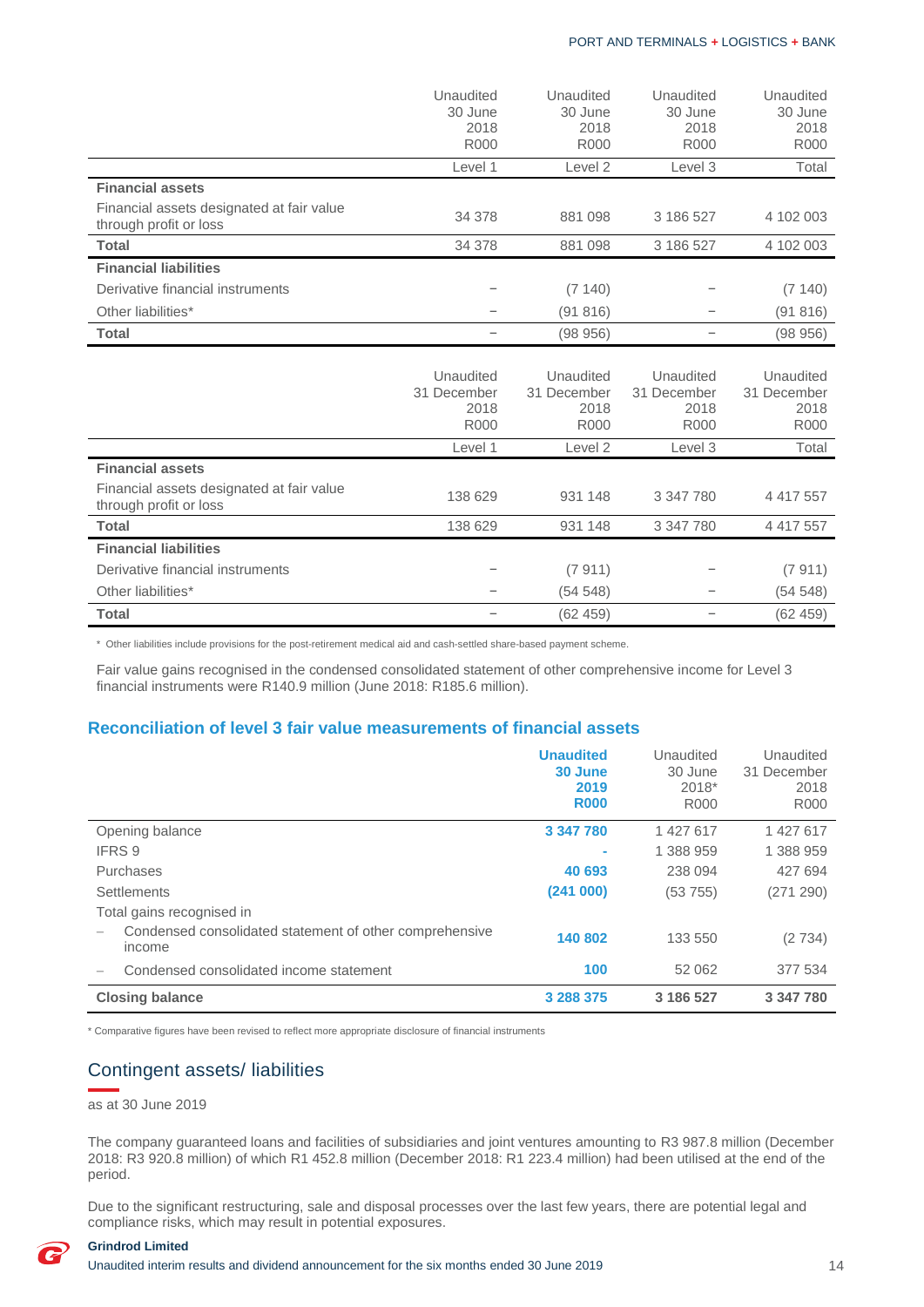# <span id="page-15-0"></span>Other information

### **Capital expenditure and commitments**

|                              | Capital expenditure |                     |      | Capital commitments      |                               | Split as follows              |
|------------------------------|---------------------|---------------------|------|--------------------------|-------------------------------|-------------------------------|
| R million                    | H1 2019             | H <sub>2</sub> 2019 | 2020 | 2021                     | Approved<br>not<br>contracted | Approved<br>and<br>contracted |
| <b>Continuing operations</b> | 176                 | 321                 | 199  | $\overline{\phantom{a}}$ | 393                           | 127                           |
| Port and Terminals           | 49                  | 96                  | 169  | $\overline{\phantom{a}}$ | 258                           |                               |
| Logistics                    | 120                 | 225                 | 30   | $\overline{\phantom{a}}$ | 135                           | 120                           |
| <b>Financial Services</b>    |                     |                     | -    | $\overline{\phantom{a}}$ |                               |                               |
| Split as follows:            |                     |                     |      |                          |                               |                               |
| <b>Subsidiaries</b>          | 144                 | 201                 | 30   | $\overline{\phantom{a}}$ | 135                           | 95                            |
| Joint ventures               | 32                  | 120                 | 169  | $\overline{\phantom{a}}$ | 258                           | 32                            |

Total capital and investment expenditure was R176.0 million (H1 2018: R476.0 million), of which 42% was expansionary and the balance maintenance or replacement capital expenditure.

### **Cash flow and borrowings**

The financial position reflects net debt of R547.6 million (December 2018: R746.7million). The group generated operating profit before working capital cash flows of R403.9 million (December 2018: R899.4 million) during the period. Working capital contributed to a net inflow of R74.9 million (December 2018: R97.4 million net outflow).

### **Statement of financial position**

With total assets of R25 778.7 million (December 2018: R26 516.4 million) and low gearing, the group's financial position remains good. Book net asset value per share is 1 177 cents (December 2018: 1 285 cents).

Shareholders' equity decreased to R8 748.1 million (December 2018: R9 484.6 million) mainly as a result of losses incurred in the current year and dividends paid for the second half of 2018. The decrease of R117.0 million to the foreign currency translation reserve was due to the strengthening of the ZAR/US\$ exchange rate from R14.38/US\$ in December 2018 to R14.09/US\$ in June 2019. Ordinary shares in issue remained unchanged at 762 553 314 shares.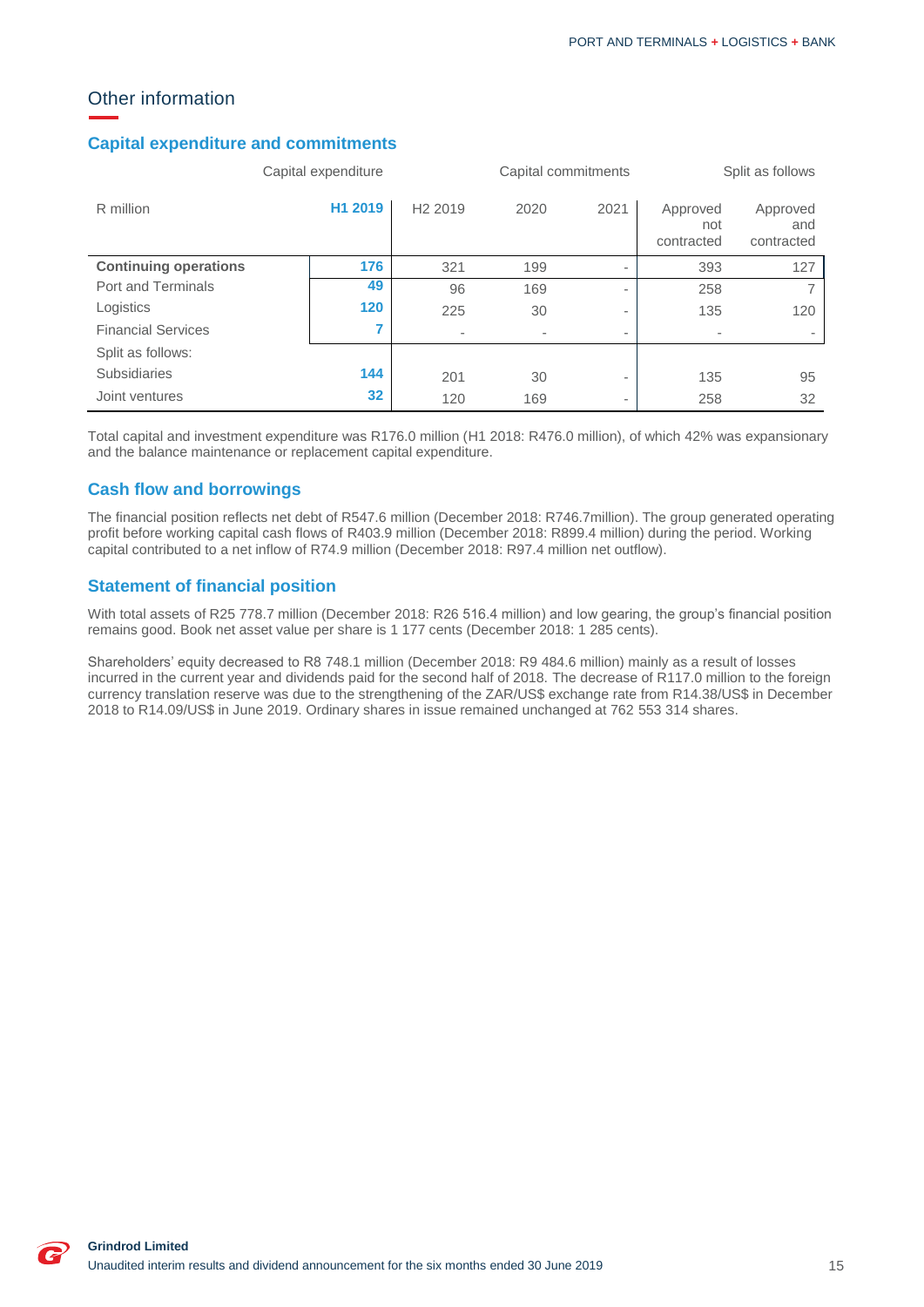### **Basis of preparation**

The condensed consolidated financial statements have been prepared in accordance with the information required by IAS 34 *Interim Financial Reporting*, the South African Institute of Chartered Accountants Financial Reporting Guides as issued by the Accounting Practices Committee and Financial Reporting Pronouncements as issued by the Financial Reporting Standards Council, and comply with the Listings Requirements of the JSE Limited and the Companies Act of South Africa, 2008.

Financial results for 2018 have been restated to reflect the exit of the Marine Fuel and Agricultural investments, and continuation of the Rail leasing business in accordance with the provisions of the IFRS 5 *Non-current Assets Held for Sale and Discontinued Operations*. Notwithstanding the offers received for the Rail leasing business, opportunities to deploy the extracted 24 Sierra Leone locomotives were more commercially attractive, supporting management's decision to continue with this business and reflects the revised strategy of the group.

In addition, the group adopted IFRS 16 *Leases* in the current year using a retrospective approach. Under this approach, the 2018 results were restated. The standard resulted in the recognition of right of use assets and corresponding lease liabilities for all open leases in 2018 and 2019 which are longer than a year. The major make-up of the right of use assets for the group is port concessions, vessel charters and leased facilities.

| <b>Continuing Operations</b>                                                    | <b>Earnings</b>        | <b>Headline</b><br>earnings | <b>EPS</b> | <b>HEPS</b>        |
|---------------------------------------------------------------------------------|------------------------|-----------------------------|------------|--------------------|
|                                                                                 | <b>R000</b>            | <b>R000</b>                 | (cents)    | (cents)            |
| June 2018 results previously reported                                           | 351 346                | 284790                      | 46.7       | 37.8               |
| IFRS 5 - Rail Leasing business continuing                                       | (662 091)              | (118127)                    | (88.0)     | (15.6)             |
| <b>IFRS 5 – Marine Fuel and Agricultural investments now</b><br>held for sale   | (45513)                | (42083)                     | (6.0)      | (5.6)              |
| IFRS 16 – Effect of lease rental reversal, depreciation<br>and interest expense | (61934)                | (61934)                     | (8.3)      | (8.3)              |
| June 2018 restated results                                                      | (418 192)              | 62 646                      | (55.6)     | 8.3                |
|                                                                                 |                        |                             |            |                    |
|                                                                                 | <b>Earnings</b>        | <b>Headline</b>             | <b>EPS</b> | <b>HEPS</b>        |
| <b>Continuing Operations</b>                                                    | <b>R000</b>            | earnings<br><b>R000</b>     | (cents)    | (cents)            |
| December 2018 results previously reported                                       | 803 411                | 716 574                     | 106.9      | 95.3               |
| IFRS 5 – Rail Leasing business continuing                                       | (609 992)              | (46533)                     | (81.1)     | (6.2)              |
| <b>IFRS 5 – Marine Fuel and Agricultural investments now</b>                    | $(4.40 \, \text{C}00)$ | (12101)                     | (400)      | (4C <sub>C</sub> ) |

| December 2018 restated results                                                  | (19708)   | 480 790   | (4.6)  | 62.0   |
|---------------------------------------------------------------------------------|-----------|-----------|--------|--------|
| IFRS 16 – Effect of lease rental reversal, depreciation<br>and interest expense | (64, 438) | (64, 438) | (10.5) | (10.5) |
| IFRS 5 – Marine Fuel and Agricultural Investments now<br>held for sale          | (148689)  | (124813)  | (19.9) | (16.6) |

| <b>Discontinued Operations</b>                                                  | <b>Earnings</b> | <b>Headline</b><br>earnings | <b>EPS</b> | <b>HEPS</b> |
|---------------------------------------------------------------------------------|-----------------|-----------------------------|------------|-------------|
|                                                                                 | <b>R000</b>     | <b>R000</b>                 | (cents)    | (cents)     |
| June 2018 results previously reported                                           | 2 036 421       | (263 505)                   | 270.6      | (35.0)      |
| IFRS 5 - Rail Leasing business continuing                                       | 662 091         | 118 127                     | 88.0       | 15.6        |
| <b>IFRS 5 – Marine Fuel and Agricultural investments now</b><br>held for sale   | 45 513          | 42 083                      | 6.0        | 5.6         |
| IFRS 16 – Effect of lease rental reversal, depreciation<br>and interest expense | 92 678          | 389 540                     | 12.4       | 51.8        |
| June 2018 restated results                                                      | 2836703         | 286 245                     | 377.0      | 38.0        |

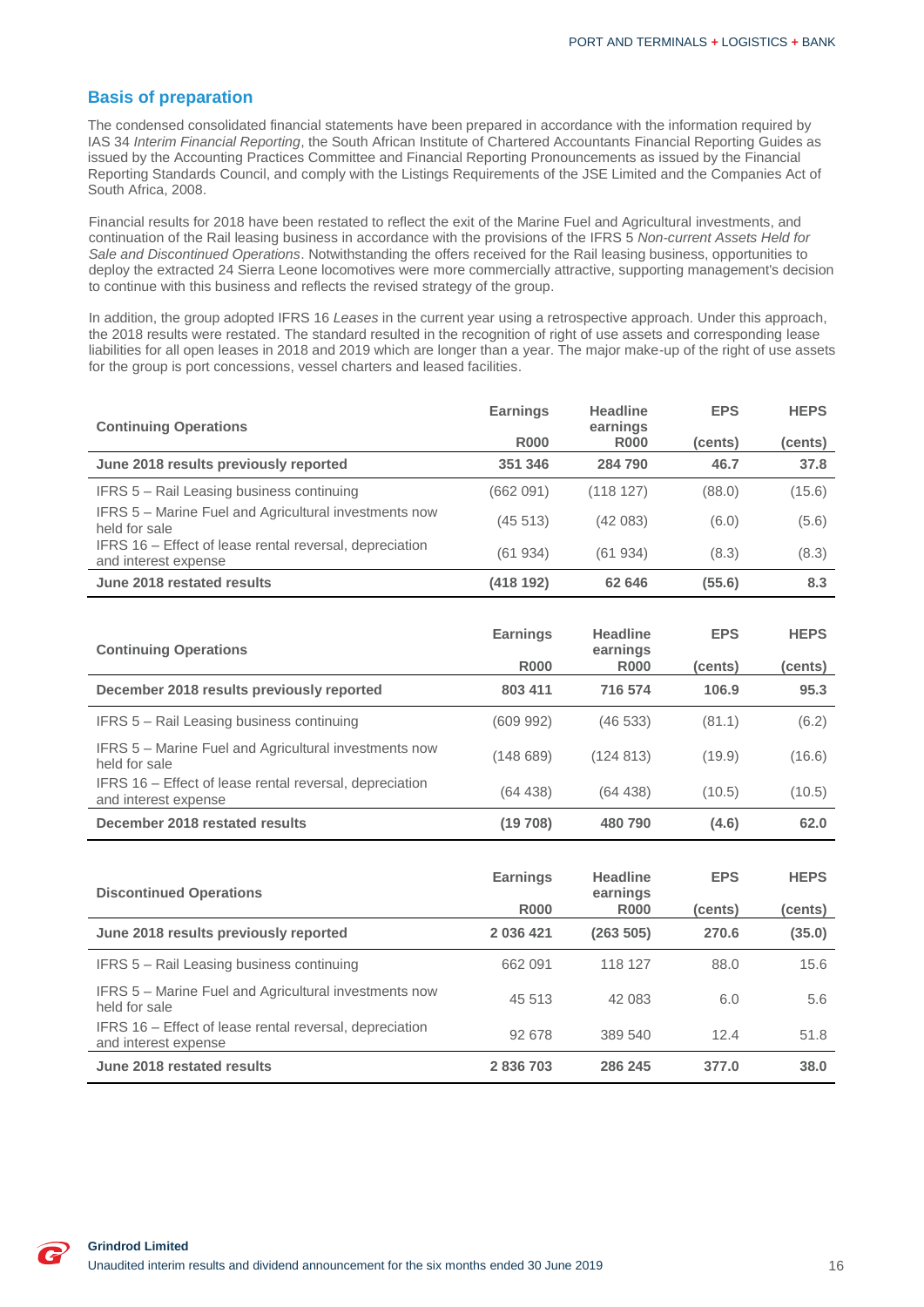| <b>Discontinued Operations</b>                                                  | <b>Earnings</b> | Headline<br>earnings | <b>EPS</b> | <b>HEPS</b> |
|---------------------------------------------------------------------------------|-----------------|----------------------|------------|-------------|
|                                                                                 | <b>R000</b>     | <b>R000</b>          | (cents)    | (cents)     |
| December 2018 results previously reported                                       | 2 041 870       | (250371)             | 271.6      | (33.3)      |
| IFRS 5 - Rail Leasing business continuing                                       | 609 992         | 46 533               | 81.1       | 6.2         |
| IFRS 5 – Marine Fuel and Agricultural investments now<br>held for sale          | 148 689         | 124 813              | 19.9       | 16.6        |
| IFRS 16 – Effect of lease rental reversal, depreciation<br>and interest expense | 92 614          | 389 478              | 12.3       | 51.8        |
| December 2018 restated results                                                  | 2893165         | 310 453              | 384.8      | 41.3        |

EPS – Earnings per share

HEPS – Headline earnings per share

IFRS 16 amended the existing accounting standards to require lessees to recognise, on a discounted basis, the rights and obligations created by the commitment to lease assets on the statement of financial position, unless the term of the lease is less than 12 months or of low value. Accordingly, the standard resulted in the recognition of right of use assets and corresponding liabilities on the basis of the discounted remaining future minimum lease payments relating to existing and new time chartered-in vessel commitments; and rental agreements relating to office and residential properties that were previously reported as operating leases adjusting for prepayments and accrued lease payments.

The group transitioned to IFRS 16 in accordance with the full retrospective approach on 1 January 2018 as detailed below. Comparatives for the 2018 financial year have been restated. Lease expenses will no longer be recorded in operating profits but have been replaced by depreciation and interest expenses.

The weighted average incremental borrowing rate applied was based on the US dollar London Inter-bank Offered Rate (LIBOR) or prime rates of interest adjusted for risk factors. All right of use assets will be depreciated on a straight-line basis over the term of each lease.

The effects of adopting IFRS 16 are presented and explained below.

Impact on the Statement of Financial Position as at 1 January 2018 (date of initial application)

|                                                                                 | Previously<br>reported as at<br>31 December<br>2017<br>R <sub>000</sub> | Adoption of<br>IFRS 16<br>R <sub>000</sub> | Adjusted<br>balance as at<br>1 January<br>2018<br>R <sub>000</sub> |
|---------------------------------------------------------------------------------|-------------------------------------------------------------------------|--------------------------------------------|--------------------------------------------------------------------|
| Property, terminals, machinery, vehicles, equipment and right-<br>of-use assets | 1 478 003                                                               | 1 008 865                                  | 2 486 868                                                          |
| Investment in joint ventures and associates                                     | 3 3 2 0 4 5 0                                                           | (105317)                                   | 3 215 133                                                          |
| Non-current assets held for sale                                                | 6641399                                                                 | 1 803 984                                  | 8 445 383                                                          |
| Total equity                                                                    | (14197482)                                                              | 202 234                                    | (13995248)                                                         |
| Long-term liabilities                                                           | (1015566)                                                               | (1024484)                                  | (2 040 050)                                                        |
| Deferred taxation                                                               | (244 655)                                                               | 3 3 5 4                                    | (241301)                                                           |
| Non-current liabilities associated with assets held for sale                    | (2395511)                                                               | (1896701)                                  | (4 292 212)                                                        |
| Other liabilities                                                               | (1 300 360)                                                             | 8 0 6 5                                    | (1 292 295)                                                        |

The unaudited condensed consolidated financial statements have been prepared under the supervision of Mr XF Mbambo CA(SA) and were approved by the board of directors on 22 August 2019.

### **Accounting policies**

The accounting policies applied in the preparation of the full consolidated financial statements from which the unaudited condensed consolidated financial statements were derived are in terms of IFRS and are consistent with those of the previous full consolidated financial statements except for the adoption of IFRS 16.

### **Post balance sheet events**

There are no material post balance sheet events to report.

### **Change in directorate**

Mr S Zungu resigned effective 23 August 2019, following nine and a half years on the board. The board thanks Mr Zungu for his valuable contributions over the many years of dedicated service. The board welcomes Mr W Grindrod as a nonexecutive director effective immediately.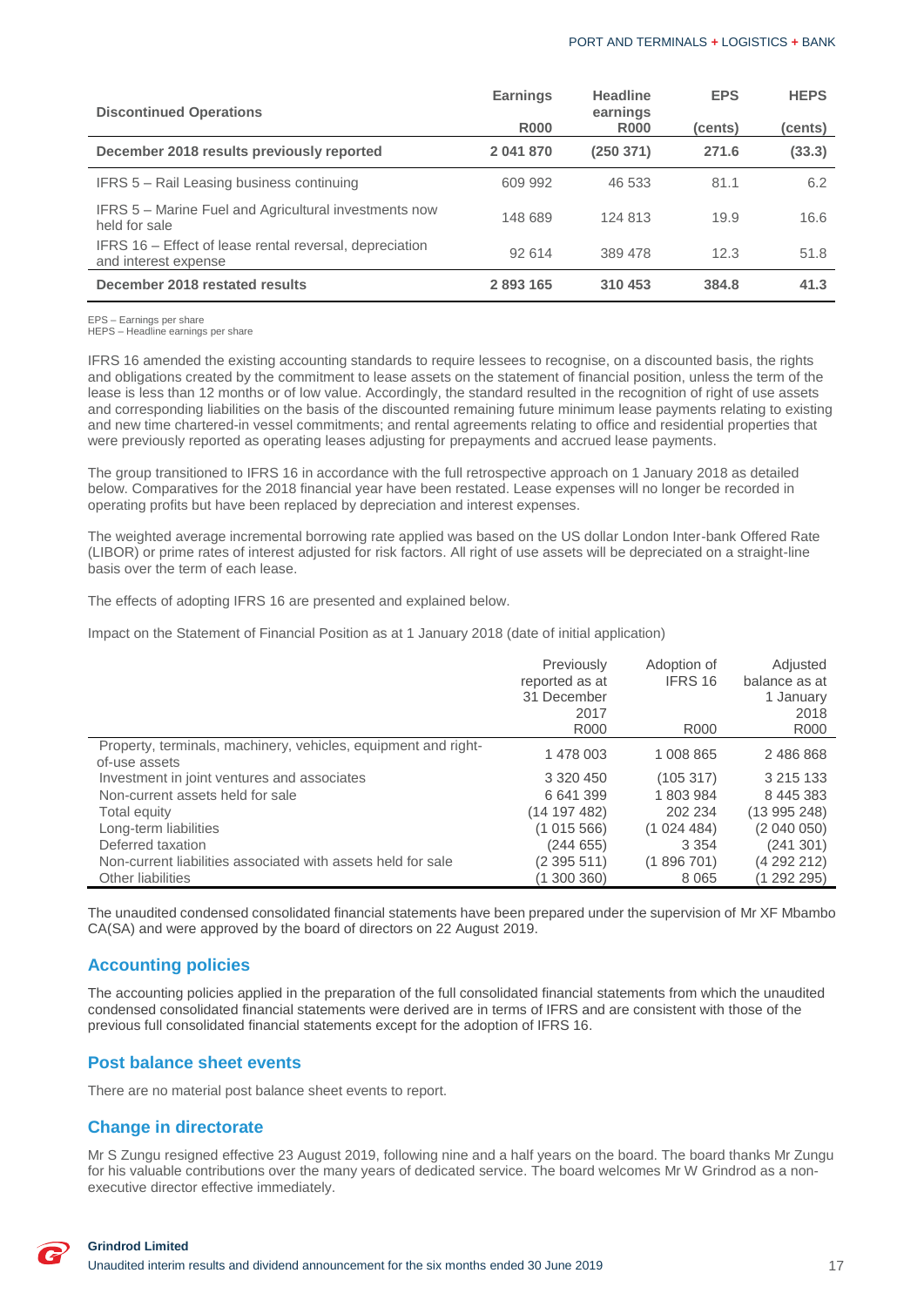### **Prospects**

With the core business firmly focused along key trade corridors, Grindrod is well positioned to serve customers with efficient and effective freight services in sub-Saharan Africa. The recapitalised Bank will focus on the its core lending book and the development of its small, medium and micro-enterprises (SMME) and retail offering.

Chief Executive Officer<br>
22 August 2019<br>
22 August 2019

**Mr AG Waller Mr MJ Hankinson** 22 August 2019 22 August 2019

## <span id="page-18-0"></span>Declaration of interim dividend

#### **Ordinary dividend**

Notice is hereby given that an interim dividend of 5.0 cents has been declared out of income reserves for the six-month period ended 30 June 2019 (H1 2018: no interim dividend declared). The interim net dividend is 4.0 cents per share for ordinary shareholders who are not exempt from dividends tax.

At the date of this announcement, there were 762 553 314 ordinary shares.

#### **Preference dividend**

Notice is hereby given that a gross interim dividend of 447.0 cents per cumulative, non-redeemable, non-participating and non-convertible preference share (H1 2018: 442.0 cents) has been declared out of income reserves for the sixmonth period ended 30 June 2019, payable to preference shareholders in accordance with the timetable below.

At the date of this announcement, there were 7 400 000 cumulative, non-redeemable, non-participating and nonconvertible preference shares in issue. The interim net preference dividend is 357.6 cents per share for preference shareholders who are not exempt from dividends tax.

With respect to the preference dividend, in terms of the dividends tax effective since 22 February 2017, the following additional information is disclosed:

- The local dividends tax rate is 20%; and
- Grindrod Limited's tax reference number is 9435/490/71/0.

### **Preference and ordinary dividend timetable**

Declaration and finalisation date<br>
Last date to trade cum-dividend<br>
Last date to trade cum-dividend<br>
September Last date to trade cum-dividend Tuesday, 10 September 2019 Record date Friday, 13 September 2019<br>
Payment date Monday, 16 September 2019

Wednesday, 11 September 2019 Monday, 16 September 2019

No dematerialisation or rematerialisation of shares will be allowed for the period Wednesday, 11 September 2019 to Friday, 13 September 2019, both days inclusive.

The dividend is declared in the currency of the Republic of South Africa.

By order of the board

**Mrs CI Lewis** Group company secretary 22 August 2019